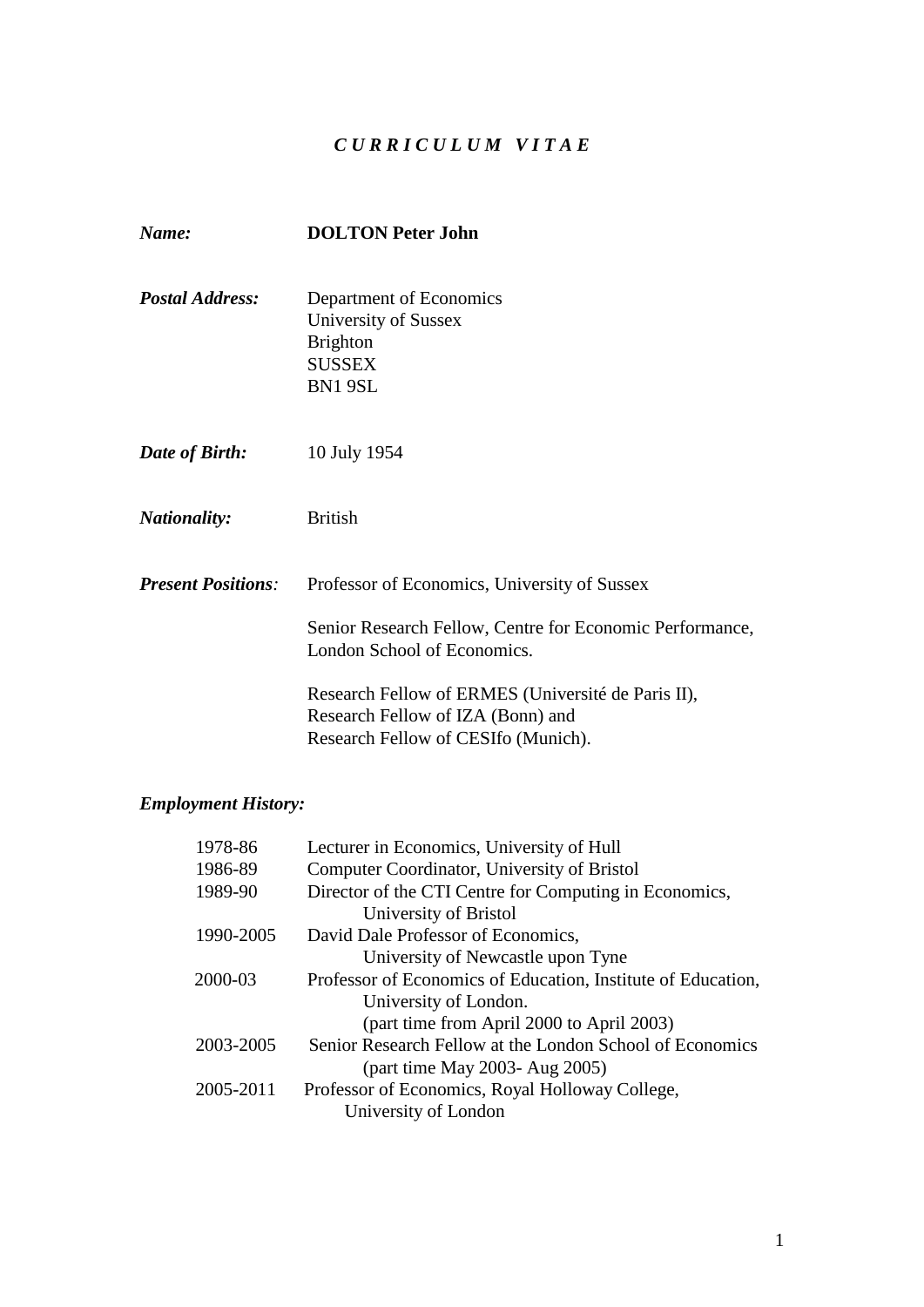# *Qualifications:*

- 1) BA (Hons) ECONOMICS Class II(i) (1972-75) Essex University
- 2) MA (Hons) ECONOMICS (1975-76) University of Warwick
- 3) PhD ECONOMICS (1976-78) University of Cambridge
- 4) Diploma FRENCH (1995-97) Open University

### *LECTURING AND TEACHING EXPERIENCE*

#### **Cambridge University (1976-78)**

- a) Classes and some lectures in 1st year Maths to Economists.
- b) Classes in 2nd year Maths for Economists
- c) Churchill College Supervisor to 1st year Economists
- d) Churchill College 3rd year Engineers studying Economics
- e) St Catherines College Supervisor for 2nd year Economic Theory
- f) St Johns College Supervisor for 2nd year Economic Theory
- g) Fitzwilliam College Supervisor for 1st year Economic Theory
- h) Churchill College Supervisor for 3rd year Economics

### **Open University (1980-84)**

a) Course tutor in 'Risk' U201 course, a 2nd year interdisciplinary course in the Yorkshire region.

### **University of Hull (1978-86)**

- a) Lecturer in 3rd year Econometrics
- b) Class teaching in 1st year Statistics
- c) Class teaching in 1st year Economics
- d) Class teaching in 2nd year Principles of Economics
- e) Class teaching in 3rd year Applied Economics
- f) Lectures in Post-graduate Econometrics & Applied Economics
- g) Lectures in 2nd year Mathematical Statistics
- h) Lectures in 3rd year Applied Econometrics
- i) Lectures in 1st year Probability Theory
- j) Lectures in 3rd year Mathematical Economics and Decision under Uncertainty

#### **University of Bristol (1986-90)**

- a) Lectures to academic staff in Economics Department on Computing and Applied Econometrics
- b) Lectures to 1st year students on Computing

#### **University of Newcastle upon Tyne (1990-2005)**

- a) Lectures and classes to 1st year Quantitative Methods, Statistics
- b) Classes for 1st year Quantitative Methods, Mathematics
- c) Lectures and classes for 1st year (Britain, Europe and the World Economy)
- d) Lectures and classes for 3rd year Econometrics
- e) Lectures and classes for 3rd year Economics of Education and Human Capital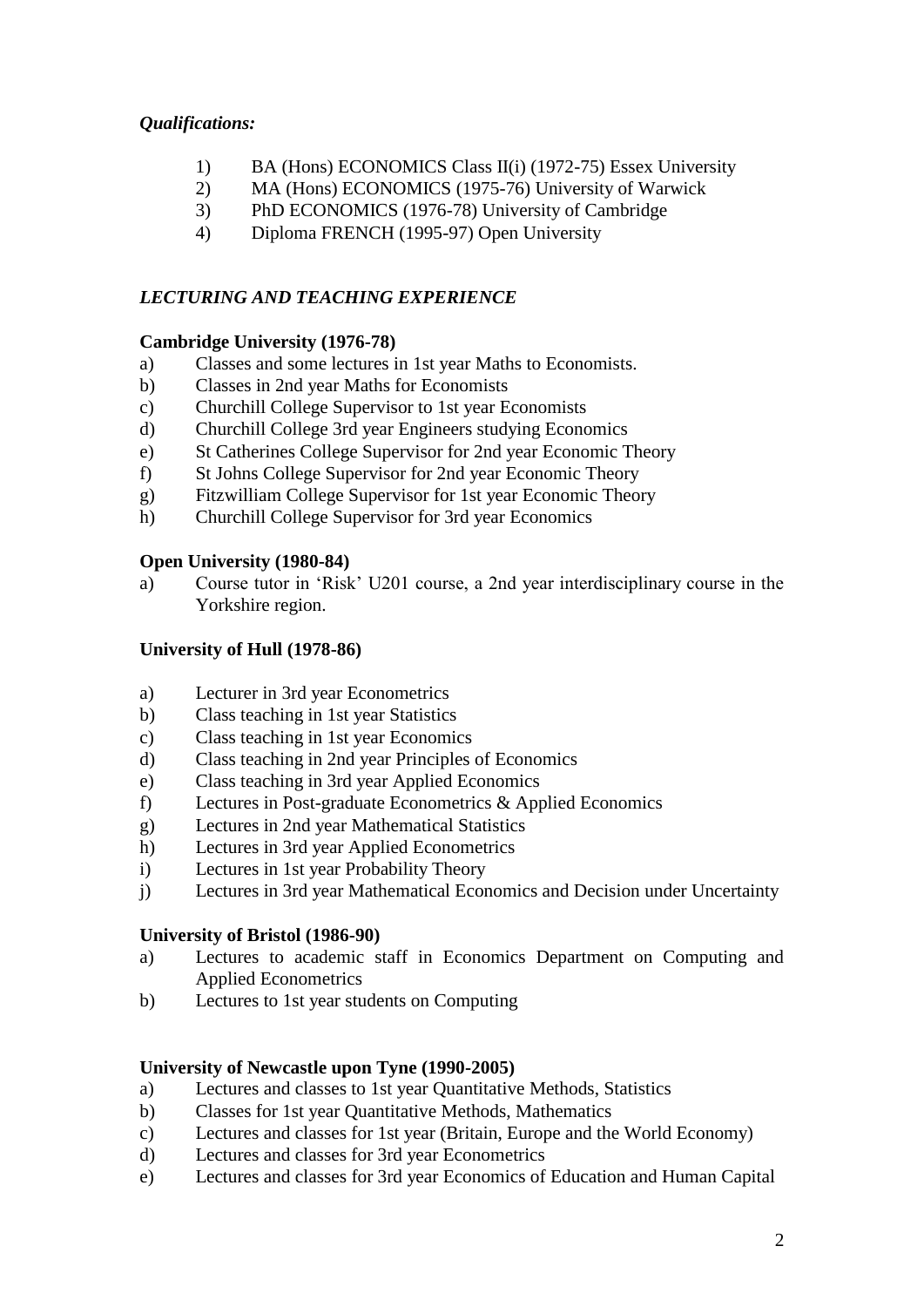f) Lectures and classes for 3rd year Economics of Gender and the Family.

### **Institute of Education (2000-2003)**

- a) Lectures on the Economics of Education on MA.
- b) Lectures to the Quantitative Methods Course for Postgraduate Research Training.

### **Royal Holloway College, University of London (2005- 2011)**

- a) Lectures and classes for 3rd year Econometrics
- b) Lectures on the Research Methods to postgraduate MSc Economics.
- c) Lectures to  $3<sup>rd</sup>$  year Labour Economics.
- d) Lectures to  $1<sup>st</sup>$  Year Principles of Economics Core course.

#### **Sussex University (2012- present)**

- a) Lectures to First Year Microeconomics
- b) Lectures to MSc in Econometrics.
- c) Lectures on Advances in Econometrics to PhD students.
- d) Lectures to MSc Labour Economics.

### *ADMINISTRATIVE EXPERIENCE*

### **University of Hull (1978-86)**

- 1) Set up and organised Research Workshop Programme (1979-80)
- 2) Organised Departmental Seminar Programme (1979-80)
- 3) Chaired an enquiry into the future of Postgraduate degrees in Economics and Hull (1981)
- 4) Responsible for the selection of postgraduates in the Department (1980-83)
- 5) Faculty representative on the Computation Committee (a sub-committee of the Senate at the University of Hull) (1982-1986)
- 6) Responsible for the departmental applications for computer hardware and proposer of £37,100 grant from the UGC Computer Board hardware provision in the Faculty of Social Science

### **University of Bristol (1986-90)**

- 1) Running and administering a Computer Board/CTISS project involving £150,000. Supervising and directing the work of a systems programmer.
- 2) Research collaborator and member of the NCDS Sweep 5 Committee
- 3) Chairman of the Faculty of Social Science Computing Committee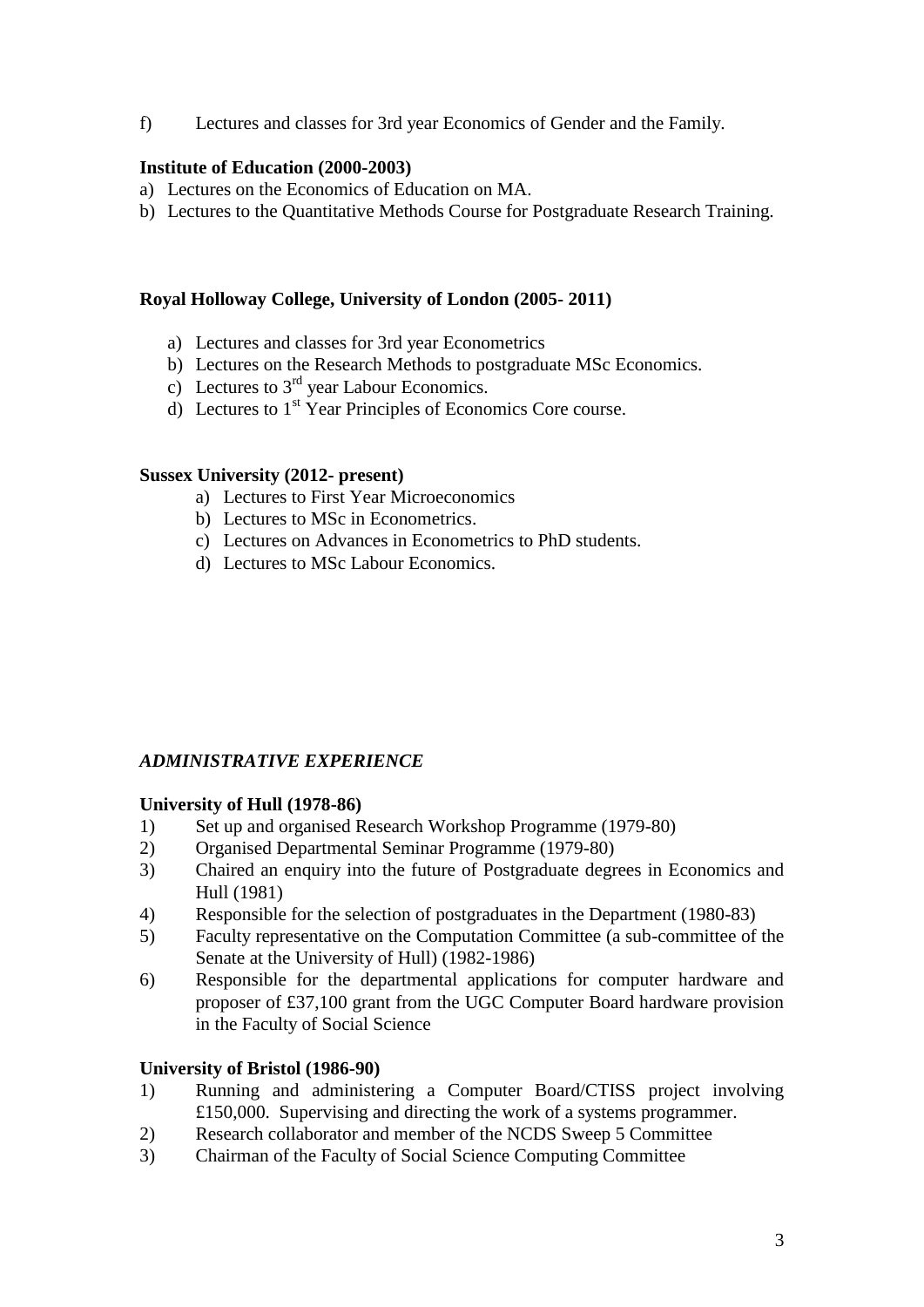### **University of Newcastle upon Tyne (1990-2005)**

- 1) Member of University Teaching Committee (1991-3)
- 2) Member of Information Technology Strategy Group (1990-1996)
- 3) Member of Executive Committee of the Economics Department (1990-)
- 4) Chairman of Research Committee of Economics Department
- 5) Setting up of Computer Laboratory in Department
- 6) Administration of £25,000 grant from University Teaching Committee to the Department of Economics
- 7) Numerous Professorial and Readership promotions and appointment committees (1990-94)
- 8) Member of University Research Committee (1994-1998)
- 9) Head of Department (September 1995 August 1998)
- 10) Member of Senate (1997-1998)
- 11) Member of Faculty Planning and Resources Committee (1997-98)

### **Royal Holloway College, University of London (2005-2011)**

- 1) Chair of Department Teaching Committee (2009-)
- 2) Chair Department Research Committee (2005-2008)
- 3) Responsible for Department 2008 RAE submission.

### **ESRC**

1994/95 Served on ESRC Initiative Panel on "The Learning Society - Knowledge and Skills for Employment Research". 1995/99 Served on ESRC Steering Group for "The Learning Society" initiative.

### *NON-EXECUTIVE AND PUBLIC BODY EXPERIENCE*

2004-2007- Panel Member of the **Doctors and Dentists Review Body.**

2007-2010 – Panel Member of the **School Teachers Review Body**

2010- present – Panel Member of the **Armed Forces Pay Review Body**.

2011- present – Member of the Expert Advisory Group for the **General Medical Council** – examining the Future of Post-graduate Medical Training.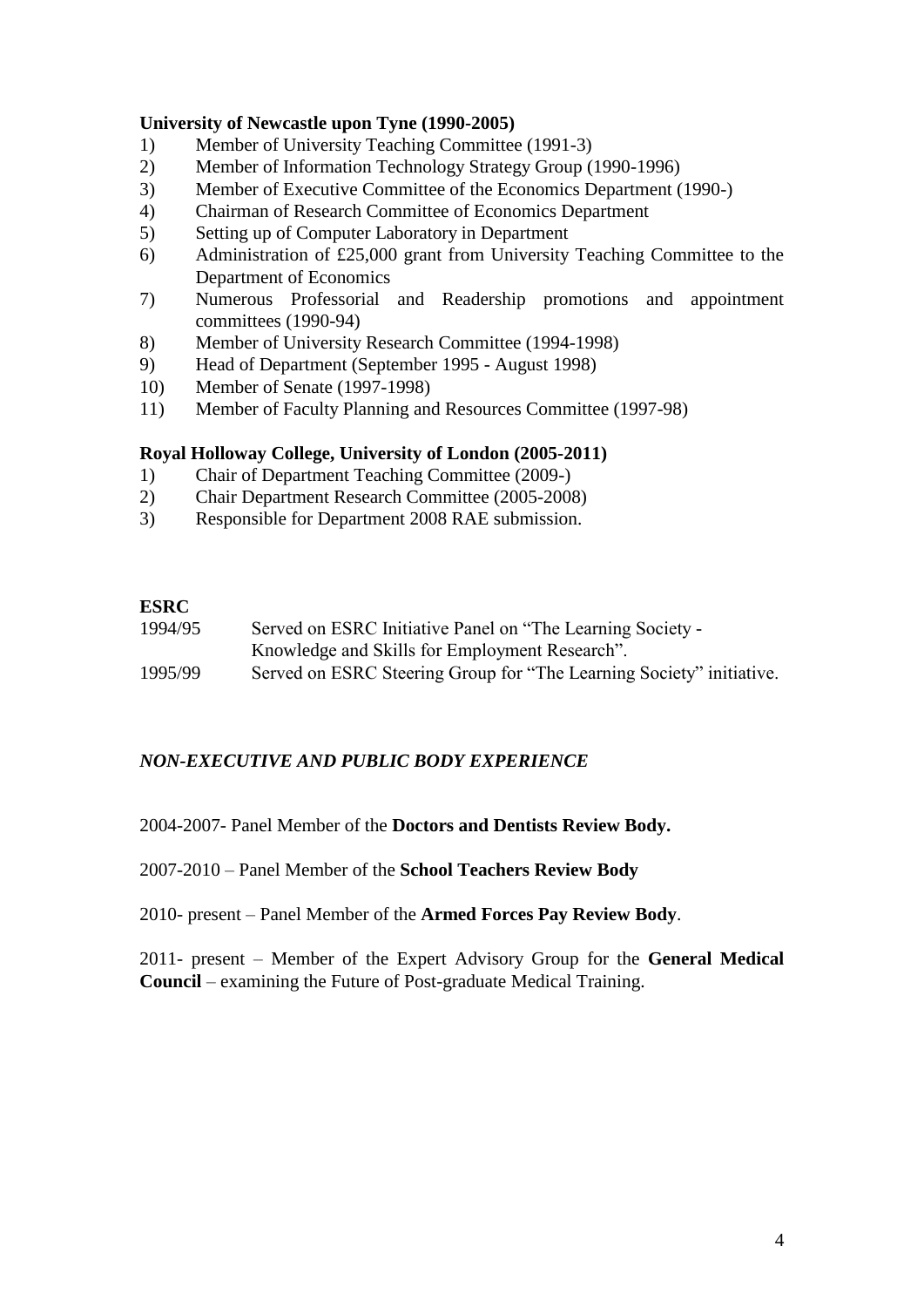# *PUBLICATIONS*

### **Journal Articles, Articles in Books and Research Monographs**

### **1982**

- 1. 'The Marriage Game : An Assignment Problem with Indivisibilities', *Theory and Decision*, Vol.14, pp. 373-389.
- 2. 'University Typology : A Contemporary Analysis' *Higher Education Review*, Vol.14, No.3, Summer, pp. 33-47 (with G Makepeace)

#### **1983**

- 3. 'A Regression Analysis of U.G.Cs Financial Recommendations for Universities' (with G Makepeace) *Applied Economics*, Vol.15, No.1, pp. 107-119.
- 4. 'Lemons and Supergames' *Bulletin of Economic Research*, Vol.35, No.1, pp. 55-64.
- 5. 'New Blood or Bad Blood? The Allocation of new blood posts in British Universities' *Higher Education Review*, Vol.16, No.1, Autumn, pp. 49-58 (with G Makepeace)

#### **1984**

6. 'On Testing for Sex Discrimination in Maximum Likelihood Models' *Applied Economics*, Vol.16, No.2, pp. 225-235.

#### **1985**

- 7. 'Educational Production in Independent Secondary Schools' (with M Bee) *Bulletin of Economic Research*, Vol.37, No.1, pp. 27-40.
- 8. 'Degree Classification and Pass Rates : An Inter University Comparison' (with M Bee) *Higher Education Review*, Vol.17, No.2, pp. 45-52.
- 9. 'Costs and Economies of Scale in UK Private Schools' *Applied Economics* (with M Bee), Vol.17, No.2, pp. 281-290.
- 10. 'On "Final-Offer" and "Not Quite Compulsory Arbitration"' (with J Treble) *Scottish Journal of Political Economy*, Vol.32, pp. 181-190.

#### **1986**

11. 'The Statistical Measurement of Discrimination' (with G Makepeace) *Economics Letters*, Vol.18, pp. 391-395.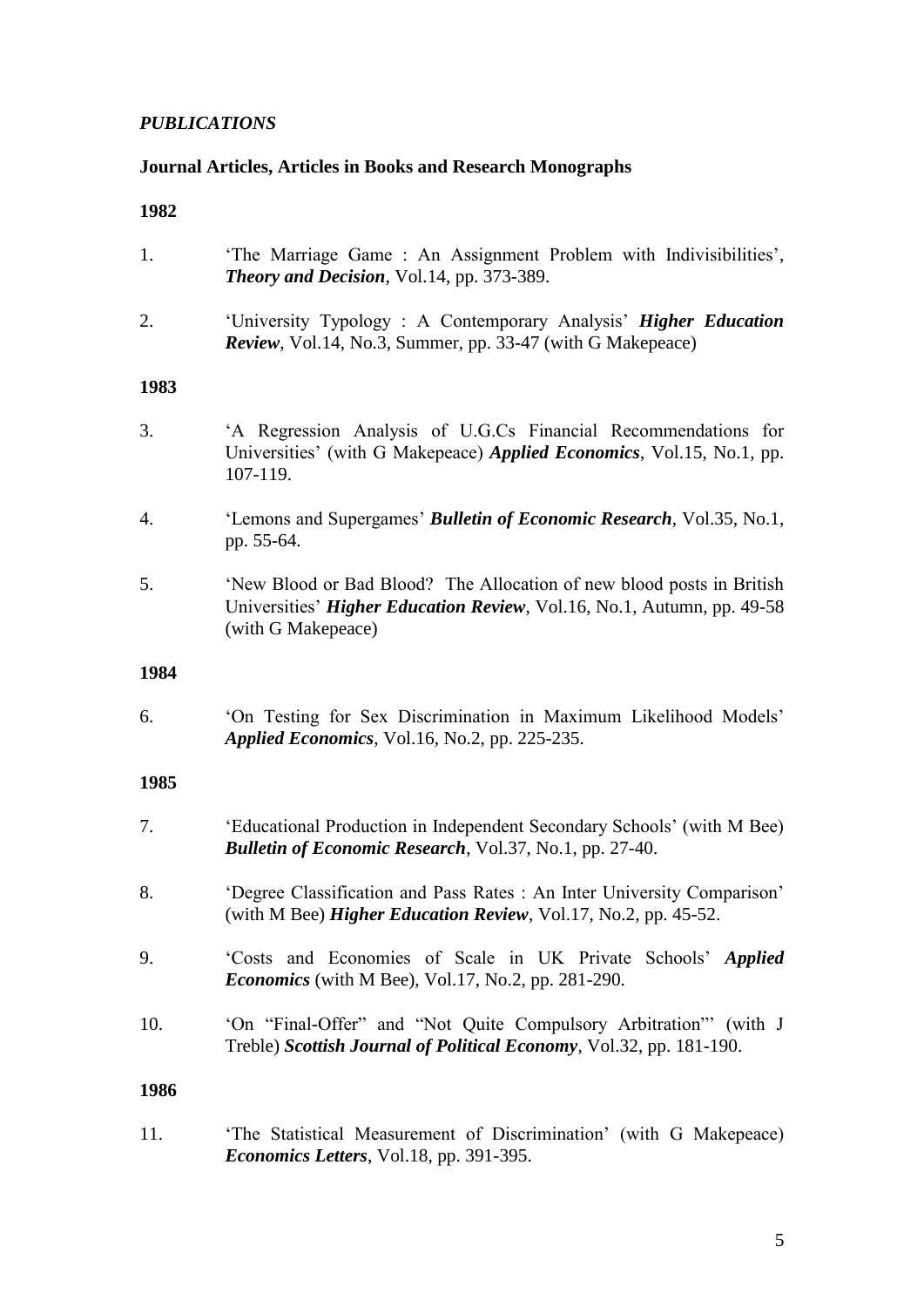12. 'Sample Selection and Male-Female Earnings Differentials in the Graduate Labour Market' *Oxford Economic Papers*, Vol.38, pp. 317-341 (with G Makepeace).

#### **1987**

- 13. 'Job Matching and Residuals' in **'The Practice of Econometrics'** pp. 31- 43, edited by H Neudecker (with T Lancaster and G Imbens), North Holland.
- 14. 'Marital Status, Child Rearing and Earnings Differentials in the Graduate Labour Market' *Economic Journal*, Vol.97, December, pp. 897-922 (with G Makepeace)
- 15. 'Interpreting Sample Selection Effects' *Economic Letters*, Vol.24, pp. 373-9 (with G Makepeace)

#### **1988**

16. 'A New Breed of Software? : GAUSS, MATLAB and PSISP - a Comparative Review' *Journal of Economic Surveys*, Vol.2, No.1, pp. 77- 95.

#### **1989**

- 17. 'Computers in University Teaching : A Perspective from Economics', *University Computing*, Vol.11, pp. 2-10.
- 18. 'The Finance of University Computing', in *Studies in Higher Education*, Vol.14, No.2, pp. 183-200.
- 19. 'Occupational Choice and Earnings determination : The Role of Sample Selection and Non-Pecuniary Factors', *Oxford Economics Papers*, Vol.41, pp. 573-594 (with G Makepeace and W Van der Klaauw).

- 20. 'W.A.S.P? What Appropriate Statistics Package : Towards a Flexible Expert System', *Computer Applications in Business and the Social Sciences*, Vol.1, No.1, pp.7-24 (with J Doherty).
- 21. 'Where do Graduates Go? The First Destination of University Graduates 1961/2 - 1986/7' *Studies in Higher Education*, Vol.15, No.3, pp. 313-329 (with M Bee).
- 22. 'Graduate Earnings after Six Years : Who are the Winners?', *Studies in Higher Education, Vol.15, No.1, pp. 31-35 (with G Makepeace).*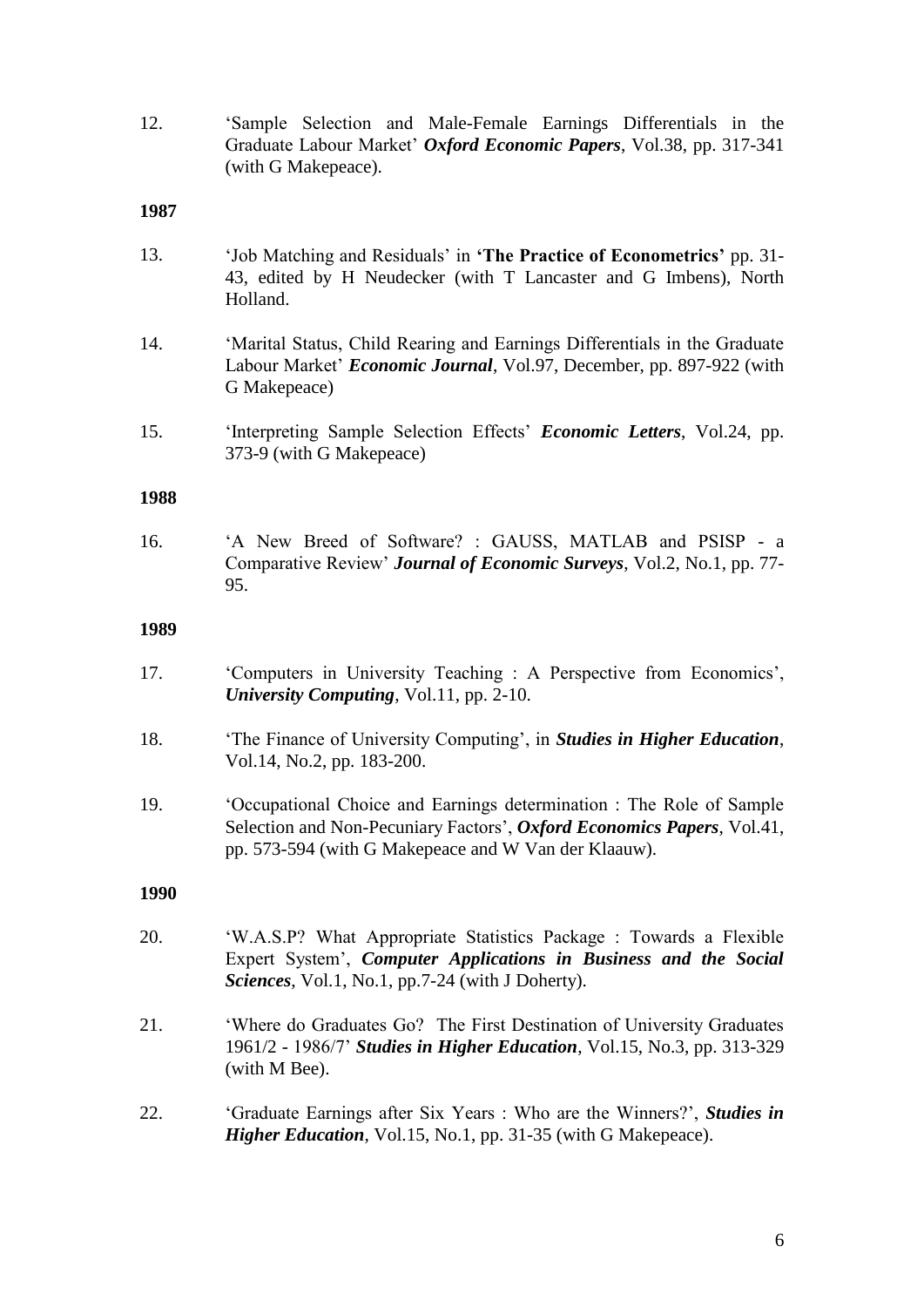- 23. 'Self-Employment among Graduates, *Bulletin of Economic Research*, Vol.41, pp. 35-53 (with G Makepeace).
- 24. 'The Economics of Teacher Supply' *Economic Journal*, Conference Supplement, Vol.100, pp. 91-104.
- 25. 'The Earnings of Economics Graduates' *Economic Journal*, Vol.100, pp. 237-250, (with G Makepeace)
- 26. 'Patterns of Change in UK Graduate Unemployment, 1962-87' *Higher Education*, Vol. 20, No.2, pp. 25-45 (with M Bee).
- 27. **'The Early Careers of 1980 Graduates : Earnings, Earnings Differentials and Postgraduate Study'**, Department of Employment Monograph, No. 78 (with G Makepeace and G Inchley).

#### **1991**

- 28. 'The Economics of University Computer Provision : A Case Study in Public Production and Cost', *Applied Economics*, Vol.23, pp. 353-66.
- 29. 'What do Graduates Earn? The Starting Salaries and Earnings Prospects of University Graduates 1980-86', *Higher Education Quarterly*, Vol.45, pp. 78-90 (with M Bee).

#### **1992**

- 30. **'The Early Careers of 1980 Graduates : Work Histories, Job Tenure, Career Mobility and Occupational Choice'**, Department of Employment Monograph No.79 (with G Makepeace).
- 31. 'The Market for Qualified Manpower in the UK'**,** *Oxford Review of Economic Policy*, Summer 1992, pp. 103-129.
- 32. 'The Role and Usage of Computers in Economics in UK Higher Education', *University Computing*, Vol. 14, pp. 66-70 (with P Hobbs and P Taylor).

- 33. 'Female Labour Force Participation and the Choice of Occupation : The Supply of Teachers', *European Economic Review*, Vol. 37, pp. 1393- 1411 (with G Makepeace).
- 34. 'The Economics of Youth Training in Britain', *Economic Journal*, Vol. 103, 1993, pp. 1261-1278.
- 35. 'The Market for Teachers in the UK', *The Economic Review*, Vol.11, No.1, pp. 2-7.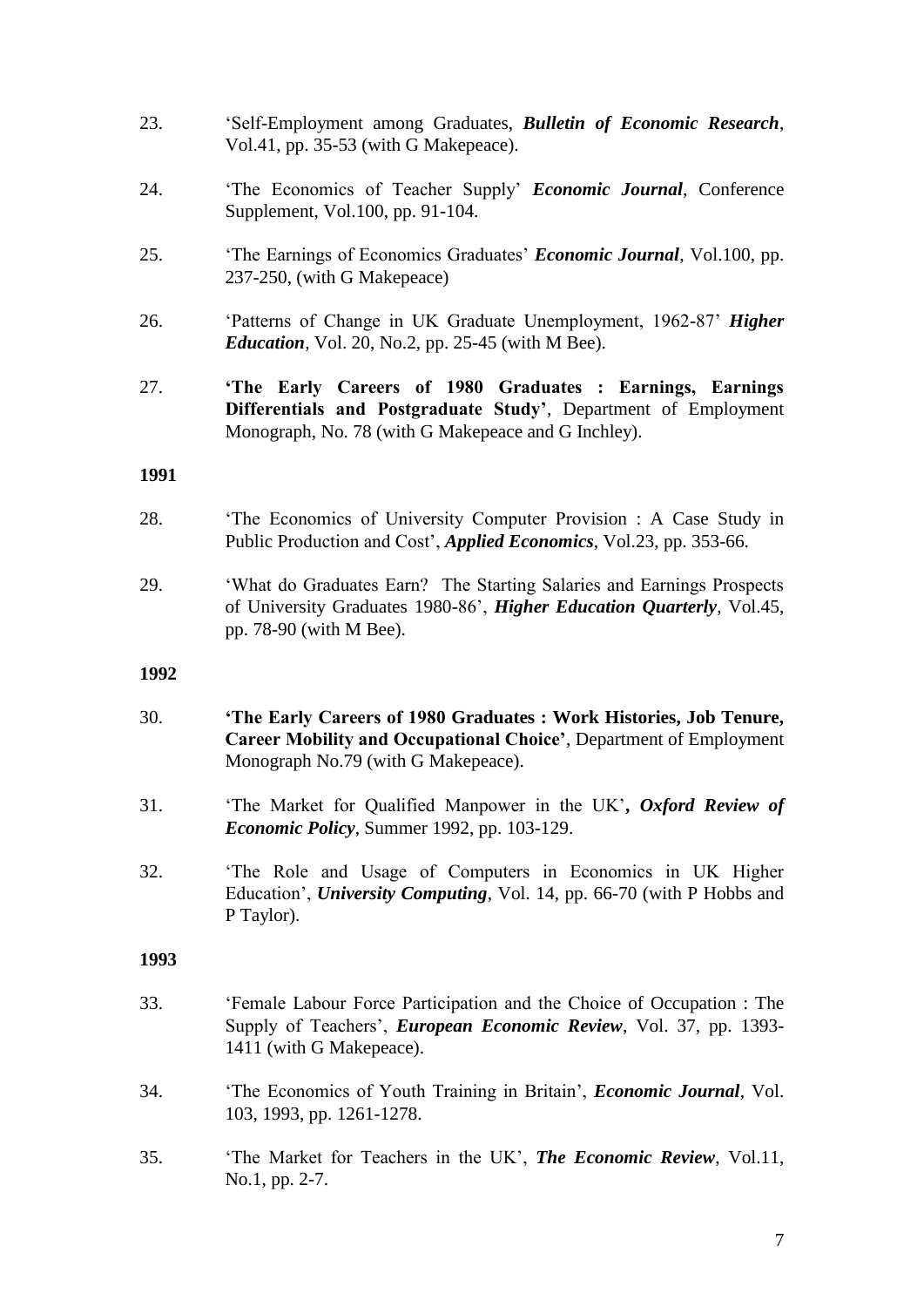#### **1994**

- 36. 'Public and Private Sector Training of Young People in Britain' (with G Makepeace and J Treble) in **'Training and the Private Sector : International Comparisons'**, Ed. By L Lynch. Chicago University Press.
- 37. 'Evaluation of Peer Counselling in Facilitating Computer Use in Higher Education' *Education Economics*, Vol 2, No.3, pp. 313-326 (with D Klein and I Weir)
- 38. 'Intergenerational Occupational Choice Comparisons : The Case of Teachers in the UK', *Economic Journal* (with K Mavromaras), Vol.104, pp. 841-863.
- 39. 'Occupational Access and Wage Discrimination' (with M Kidd) *Oxford Bulletin of Economics and Statistics*, Vol.56, No.4, pp. 457-474.
- 40. 'The Youth Training Scheme and the School to Work Transition' (with G Makepeace and J Treble) *Oxford Economic Papers*, Vol.46, No.4, pp. 629-57.
- 41. The Wage Effect of YTS : Evidence from YCS (with G Makepeace and J Treble) *Scottish Journal of Political Economy*, Vol.41, No.4, pp. 444- 453.
- 42. 'Measuring the Effects of Training in the Youth Cohort Study' (with G Makepeace and J Treble) in *The Market for Training*. Ed. By R McNabb and K Whitfield, Avebury Press.
- 43. 'The Economics of UK Teacher Supply' in *Recent Developments in the Economics of Education*, Ed. By G Johnes and E Cohn, Edward Elgar Publishing, pp. 581-594.

- 44. 'Teachers Salaries in the UK : An Econometric Examination of Time Series and Cross Section Evidence', *The Manchester School*, Vol. LXIII, pp. 1-22 (with M Bee).
- 45. 'Leaving Teaching in the UK : A Duration Analysis', *Economic Journal*, Vol.105, pp. 431-44 (with W Van der Klaauw).
- 46. 'Is Pay Discrimination Against Women a Thing of the Past?', *International Journal of Manpower*, Vol.16, pp. 61-66 (with P Paci, G Makepeace and H Joshi).
- 47. 'The Impact of Restart on Reservation Wages and Long-Term Unemployment', *Oxford Bulletin of Economics and Statistics,* Vol.57,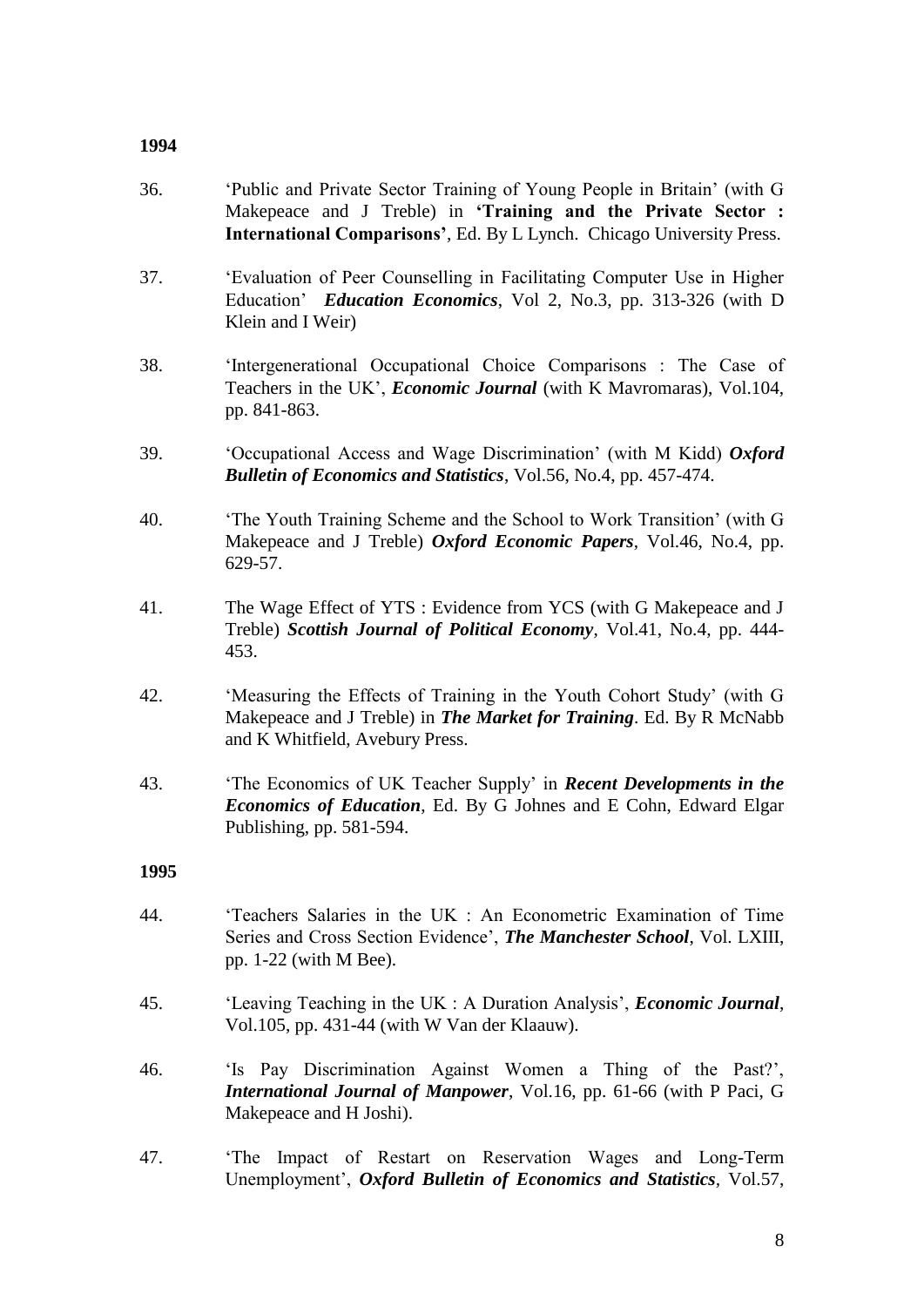No.4, pp. 451-470 (with D O'Neill).

#### **1996**

- 48. 'Teacher Salaries and Teacher Retention' in **'Assessing Educational Practices : The Contribution of Economics'**, Chapter 9, pp.239-272, Ed. By W Baumol and W Becker (with W Van der Klaauw), MIT Press, Cambridge.
- 49. 'The Restart Effect and the Return to Full Time Stable Employment', *Journal of Royal Statistical Society*, Series A, Vol.159, Part 2, pp. 275- 288 (with D.O'Neill).
- 50. 'Unemployment Duration and the Restart Effect : Some Experimental Evidence', *Economic Journal*, Vol. 106, March, pp. 387-400 (with D O'Neill)
- 51. 'Gender Differences in the Changing Labour Market : The Role of Legislation and Inequality in Changing the Wage Gap for Qualified Workers', *Journal of Human Resources*, Vol.XXXI, No.3, pp. 549-565 (with D O'Neill and O Sweetman)
- 52. 'Some Economic Issues for the Dearing Committee of Inquiry into Higher Education' in *Higher Education and Lifelong Learning*, Department of Education, University of Newcastle, pp. 93-114 (with D Greenaway and A Vignoles), Newcastle 1996.
- 53. 'Modelling the Labour Market for Teachers : Some Lessons from the U.K.' in *Education Economics*, Vol.4, No.2, pp. 187-206, August.
- 54. 'Trade Union Concentration and the Determination of Wages : The Case of Teachers in England and Wales', in *British Journal of Industrial Relations*, Vol.34, No.4, pp. 539-556, December 1996 (with M Robson).
- 55. **'Wage Differentials between Men and Women : Evidence from Cohort Studies**" with P.Paci, H.Joshi, G.Makepeace and J.Waldfogel, Department for Education and Employment, Research Series No.71.

#### **1997**

- 56. 'Whither Higher Education? An Economic Perspective for the Dearing Committee of Inquiry' in *Economic Journal***,** Vol.107, No.442, pp. 710- 726 (with A Vignoles and D Greenaway)
- 57. 'Graduate Overeducation : A European Perspective', *Higher Education Europe*, Vol. XXII, No.4, pp. 475-84 (with A Vignoles).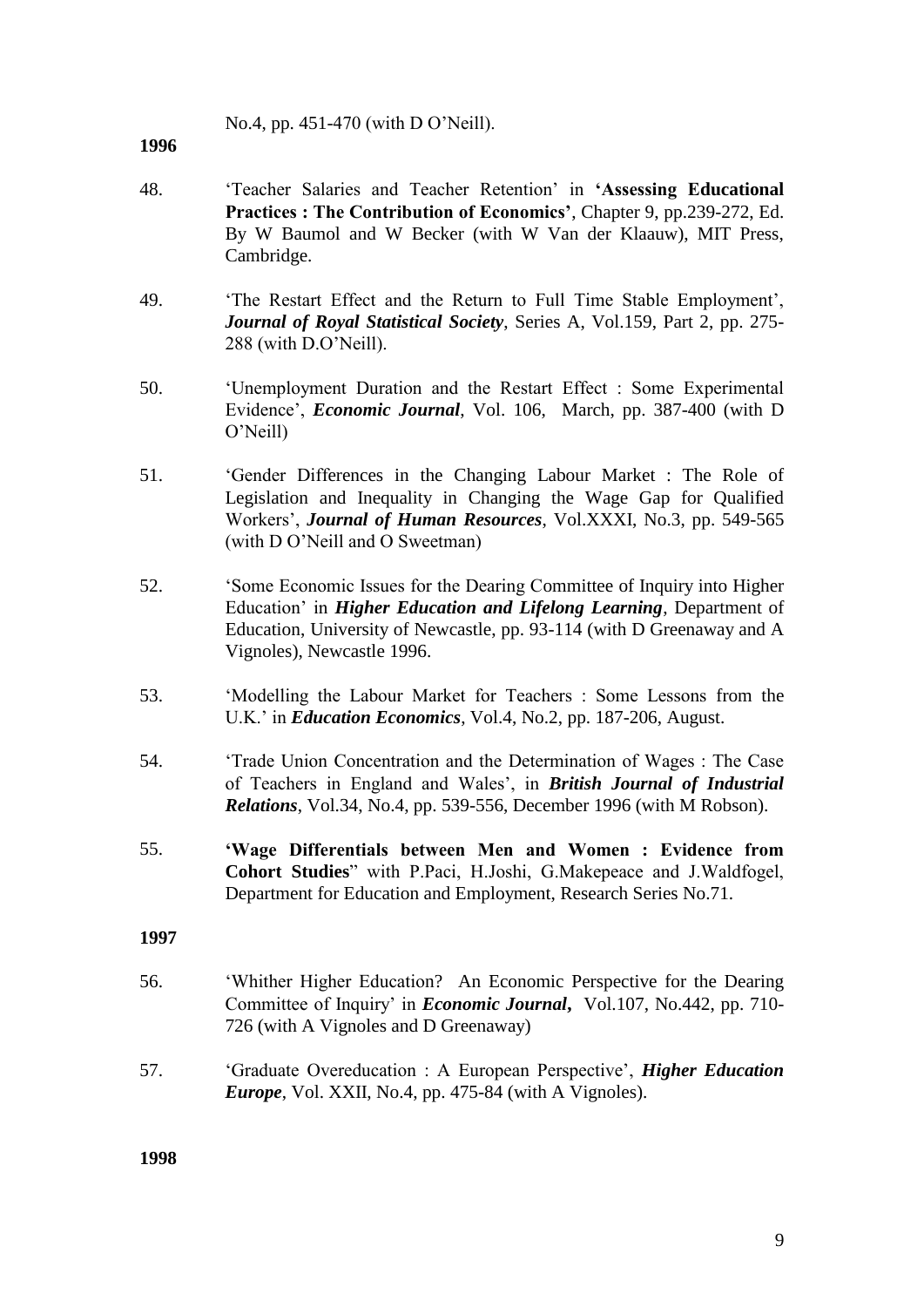- 58. 'Job Changes, Occupational Mobility and Human Capital Acquisition : An Empirical Analysis' (joint with M Kidd), *Bulletin of Economic Research*, Vol.50, No.4, pp. 265-295.
- 59. 'Overeducation : Problem or Not?' (with a Vignoles), Chapter 6, pp. 105- 124 in *Changing Relationships between Higher Education and the State* ed. by M Henkel and B Little, Jessica Kingsley, London.
- 60. 'Old Problem, New Deal', *Economic Review*, Vol.16, No.1, pp. 24-26.

#### **1999**

- 61. 'The Turnover of UK Teachers : A Competing Risks Explanation' New York University Discussion Paper (with W Van der Klaauw), 1994, *Review of Economics and Statistics*. Vol.81(3), August 1999, pp.543-552.
- 62. 'How unequally has Equal Pay progressed since the 1970s? : A Study of Two British Cohorts' (with G Makepeace, H Joshi and P.Paci), *Journal of Human Resources*, Vol.XXXIV, Number 3, Summer 1999, pp.534-556.
- 63. 'A Taxonomy of Survey Nonresponse and its Relation to Labour Market Behaviour' (with Maarten Lindeboom and Gerard van den Berg), Chapter 17, pp.439-460 in '**The Creation and Analysis of Employer - Employee Matched Data**' edited by Haltiwanger, J.C., Lance, J.I., Spletzer, J.R., Theeuwes, J and Troske, K., 1999, North Holland, Amsterdam.
- 64. '**Making the Grade : Education, the labour market and young people**' (with Gerry Makepeace, Sandra Hutton and Rick Audas), pp.87, 1999, Joseph Rowntree Foundation, York.

- 65. 'The Effects of School Quality on Pupil Outcomes : An Overview' in Heijke, H. And J. Muyksen (Eds) *Education, Training and Employment in the Knowledge Based Economy*, AEA Macmillan (with A Vignoles).
- 66. 'The Restart Effect and the Return to Full Time Stable Employment', in '**The Economics of Unemployment'**, edited by P.Junankar, Edward Elgar. From *Journal of Royal Statistical Society*.
- 67. 'The Incidence and Effects of Overeducation in the UK Graduate Labour Market' (with A Vignoles) in *Economics of Education Review*. Vol.19, no.2, pp.179-198.
- 68 'Jugendarbeitslsigkeit, staatliche Qualifizierungsmaßnahmen und der "New Deal" in Grobritannien', **Mitteilungen aus der Arbeitmarkt – und Berufsforschung**, pp.371-84, vol.3
- 69 "The Pay-off to Mathematics A-level" (with A.Vignoles) in '**The Maths**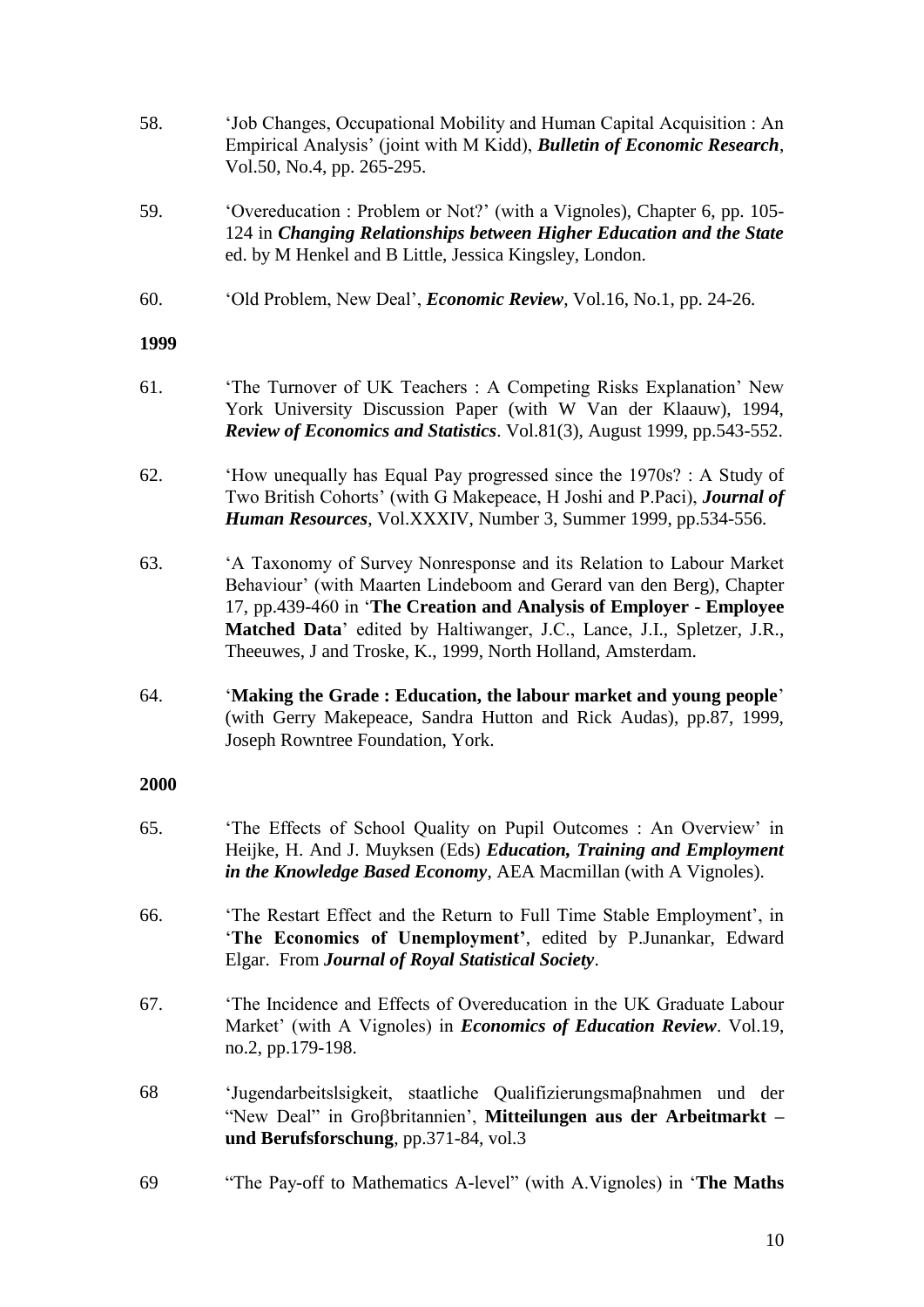**We Need Now: Demands, Deficits and Remedies**' edited by A.Wolf and C.Tikly, Institute of Education, London.

### **2001.**

- 70 'Youth Unemployment, Government Training and the New Deal in the UK' (with Y.Balfour) Appendix 8 in '**New Deal: An Evaluation**', House of Commons, Education and Employment Committee, pp.64-80, HMSO, London. (with Yvonne Balfour)
- 71 'The Earnings and Employment Effects of Young People's Vocational Training in Britain', (with G.Makepeace and B. Gannon), *The Manchester School*, vol.69, no.4, pp.387-417.

#### **2002.**

| 72  | "Der New Deal - 'Welfare to Work'-Programme in Großbritannien".<br>Perspektiven der Wirtschaftspolitik, Band 3, Heft 2, pp.175-187. (with<br>Yvonne Balfour)                                           |
|-----|--------------------------------------------------------------------------------------------------------------------------------------------------------------------------------------------------------|
| 73  | 'The Return to Post Compulsory Mathematics Study' (with Anna<br>Vignoles), <i>Economica</i> , vol.69, pp113-141.                                                                                       |
| 74  | The Long-Run Effects of Unemployment Monitoring and Work-Search<br>Programs: Experimental Evidence form the UK', Journal of Labor<br><i>Economics</i> , Vol.20, no.2, pp.381-403. (with Donal O'Neill) |
| 75  | 'Is a Broader Curriculum Better' <i>Economics of Education Review</i> , vol.21,<br>no.5, pp.415-429. (with A.Vignoles).                                                                                |
| 76  | 'Teacher Pay and Performance.' IoE Bedford Way Book. (with Arnaud<br>Chevalier and Steve McIntosh), 2002.                                                                                              |
| 77. | 'Is Performance Related Pay for Teachers Possible?', in Public Services<br>Productivity, Papers Presented at a seminar held at HM Treasury, June<br>2002, HM Treasury.                                 |
| 78  | 'Evaluation of Economic and Social Policies', Journal of the Royal<br><b>Statistical Society, Series A, vol.165, Part 1, pp.9-11.</b>                                                                  |

# **2003**

79 'From School to Work' Chapter 3 in '**Changing Britain, Changing Lives**', volume published by IoE 2003, (with Gerry Makepeace and Heather Joshi)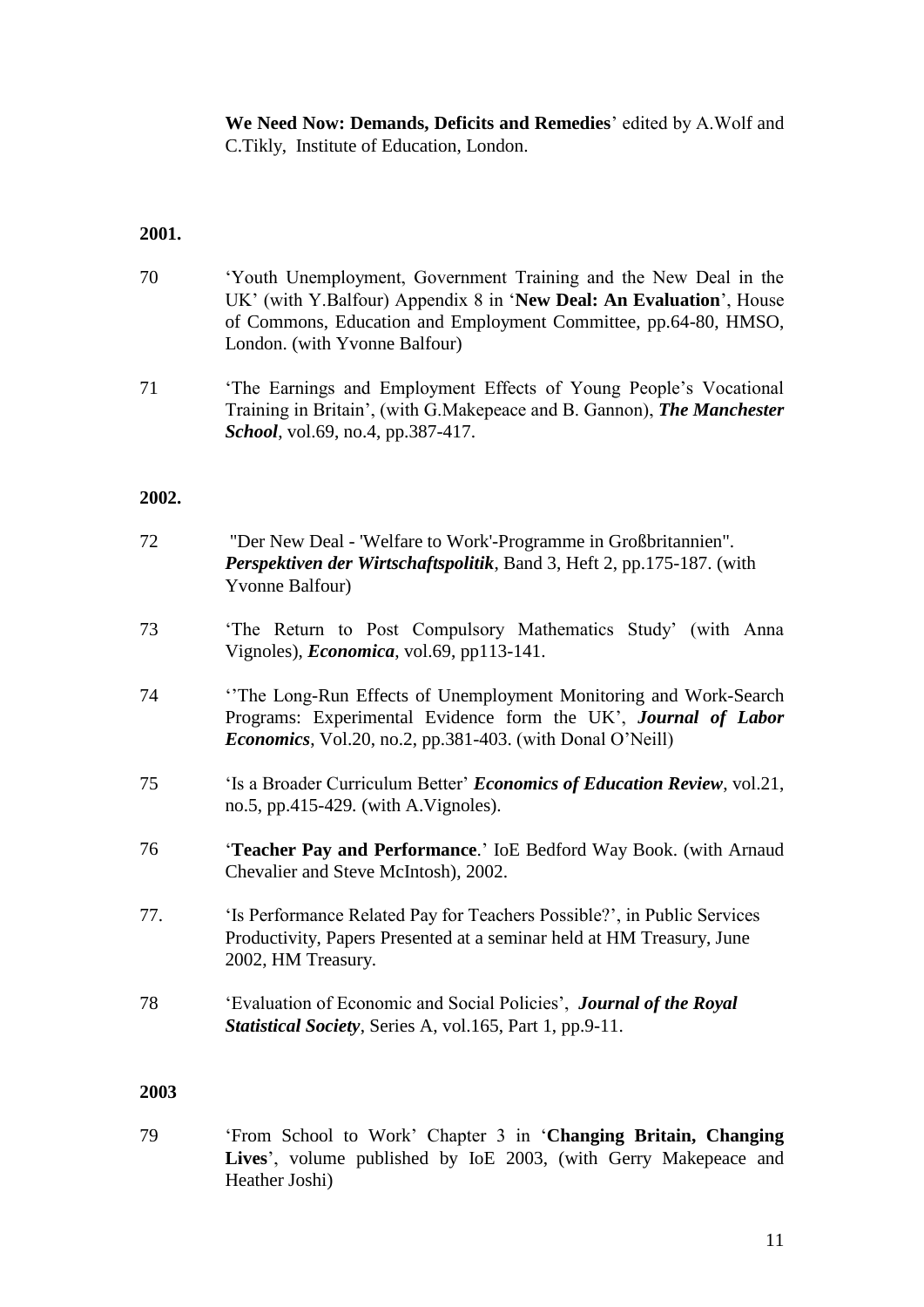- 79. 'A Review of the Economics Analysis of School Choice', *Economic Journal*, vol.113, pp.F167-F179. 2003.
- 80. 'Public and Private Sector Relative Earnings' chapter 14 in '**The State of**  Working Britain: The Labour Market under New Labour', 2<sup>nd</sup> edition, ed by Wadsworth and Gregg. (with Steve McIntosh) 2003.
- 81. 'The Determinants and Consequences of Graduate Overeducation', (with Mary Silles), Chapter 10 in **'Overeducation in Europe: Current Issues in Theory and Policy'** Edward Elgar, ed Felix Buchel and Andries de Grip and Antje Mertens..
- 82. 'The World of Paid Work' Chapter 4 in '**Changing Britain, Changing Lives**', volume published by IoE 2003, (with Gerry Makepeace and Heather Joshi)
- 83. The Effective Use of Student Time: A Stochastic Production Frontier Case Study (with Oscar Marcenaro and L. Navarro), *Economics of Education Review* 2003, vol.22, pp.547-60.
- 84. 'The Relationship between Teacher Turnover and School Performance', *London Review of Education*, vol.1, no.2, pp.131-140.
- 85. 'The Economic Cycle and Teacher Supply', OECD Report to Education and Training Division. (with Andrew Tremayne and Tsung-Ping Chung.)

- 86. 'The Economic Effects of School Quality' Chapter 3 in '**Human Capital and the Life Cycle: a European Perspective**' 2004. (with Anna Vignoles and Ros Levacic)
- 87. 'The Economic Assessment of Training Schemes' chapter in '**International Handbook of Education Economics**' Edward Elgar, 2004.
- 88. 'Computer Use and Earnings in Britain', (with Gerry Makepeace) *Economic Journal***.,** vol**.**114, C117-129
- 89. 'The Labour Market for Teachers', (with A.Chevalier) forthcoming in **'What's the Good of Education: The Economics of Education in the UK'**, Princeton University Press. ed by Machin, S., and Vignoles, A.
- 90. 'Gender earnings differentials across individuals over time in British Cohort Studies', *International Journal of Manpower*, (with Gerry Makepeace and Heather Joshi), vol.25, no3, pp.251-263.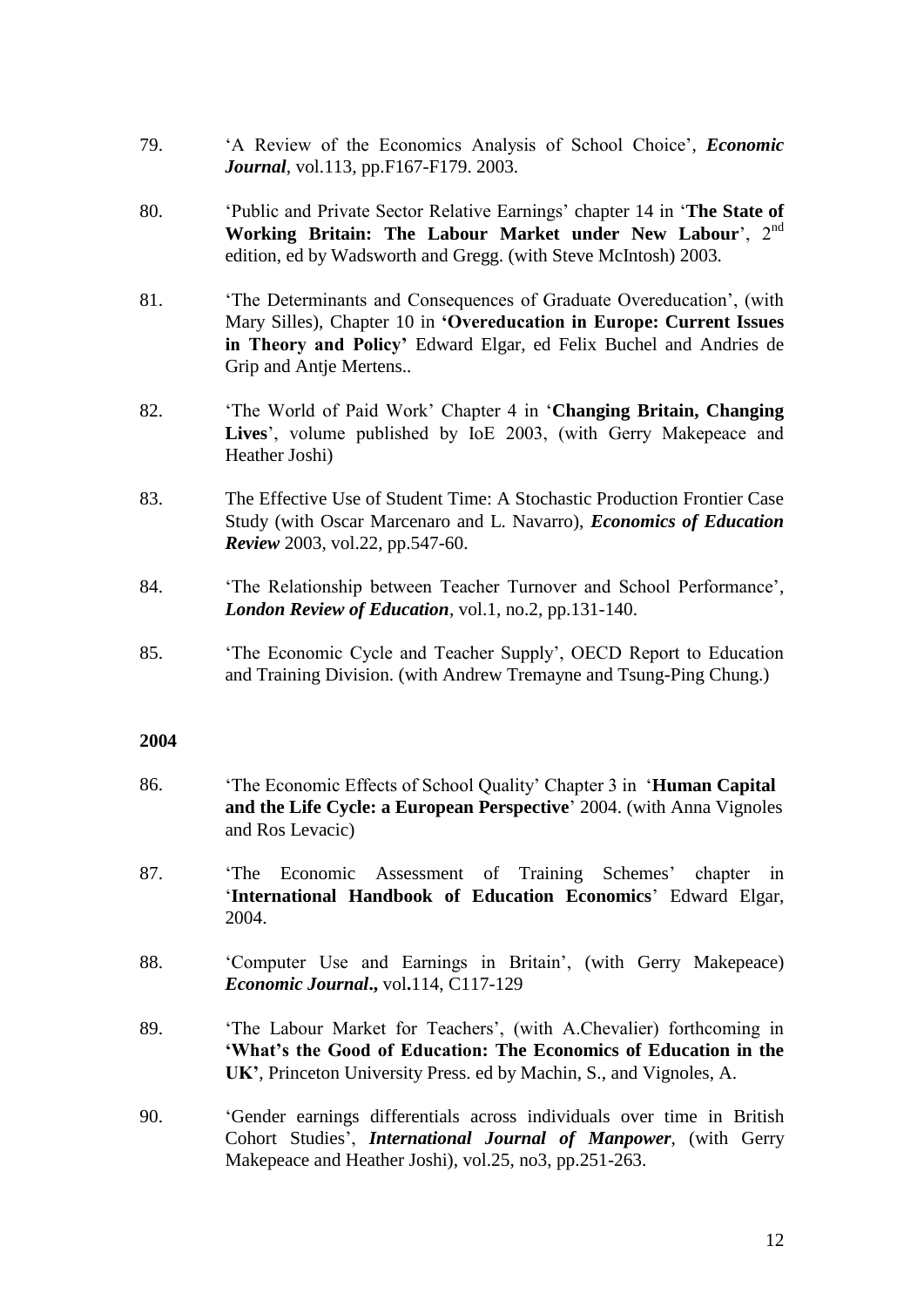91. 'School Quality and Effectiveness', (with A.Chevalier and R Levacic) in **'What's the Good of Education: The Economics of Education in the UK'**, Princeton University Press. ed by Machin, S.and Vignoles, A

#### **2005**

- 92. Youth Unemployment and Labour Market Transitions in Hungary, (with Rick Audas and Eva Berde), in *Education Economics***,** vol.13, no.1, pp.1- 25.
- 93. 'Education and Income Inequality in the UK: A Current Perspective.' (with Oscar Marcenaro- Gutierrez.) in **'Education and Income Inequality in Europe'**, published by ETLA publications Finland. Edited by Rita Asplund.
- 94 'Career Progression: Getting On, Getting By and Going Nowhere' (with Gerry Makepeace and Oscar Marcenaro) in *Education Economics***.** vol.13, no.2, pp.237-255.
- 95 'The Rate of Return to Teaching', *National Institute Economic Review*. vol.190, pp.89-104 , (joint with Tsung-Ping Chung), October 2004

#### **2006**

- 96 'Survey non-response and the duration of unemployment'. (with Maarten Lindeboom and Gerard van den Berg) *Journal of the Royal Statistical Society Series A* vol.169, Part 3, pp.585-604.
- 97. 'Teacher Supply' chapter 19 in '**Handbook of Education Economics**' edited by Eric Hanushek and Finis Welch, North Holland, 2006.

- 98 Recruiting and Retaining Teachers in the UK: An Analysis of Graduate Occupation Choice from the 1960s to the 1990s. (with Steve McIntosh and Arnaud Chevalier), *Economica.*, vol.74, pp.69-96. 2007
- 99 'More or less unequal? Evidence on the pay of men and women from the British Birth Cohort Studies' (joint with Heather Joshi and Gerry Makepeace), *Gender, Work and Organization***,** vol.14, no.1, 2007
- 100 'Adapting the Optimal Job Search Model for Active Labour Market Policy', (with Richard Boys and Neil Walker), *Journal of the Royal Statistical Society Series A* vol.170(3), pp.759-779.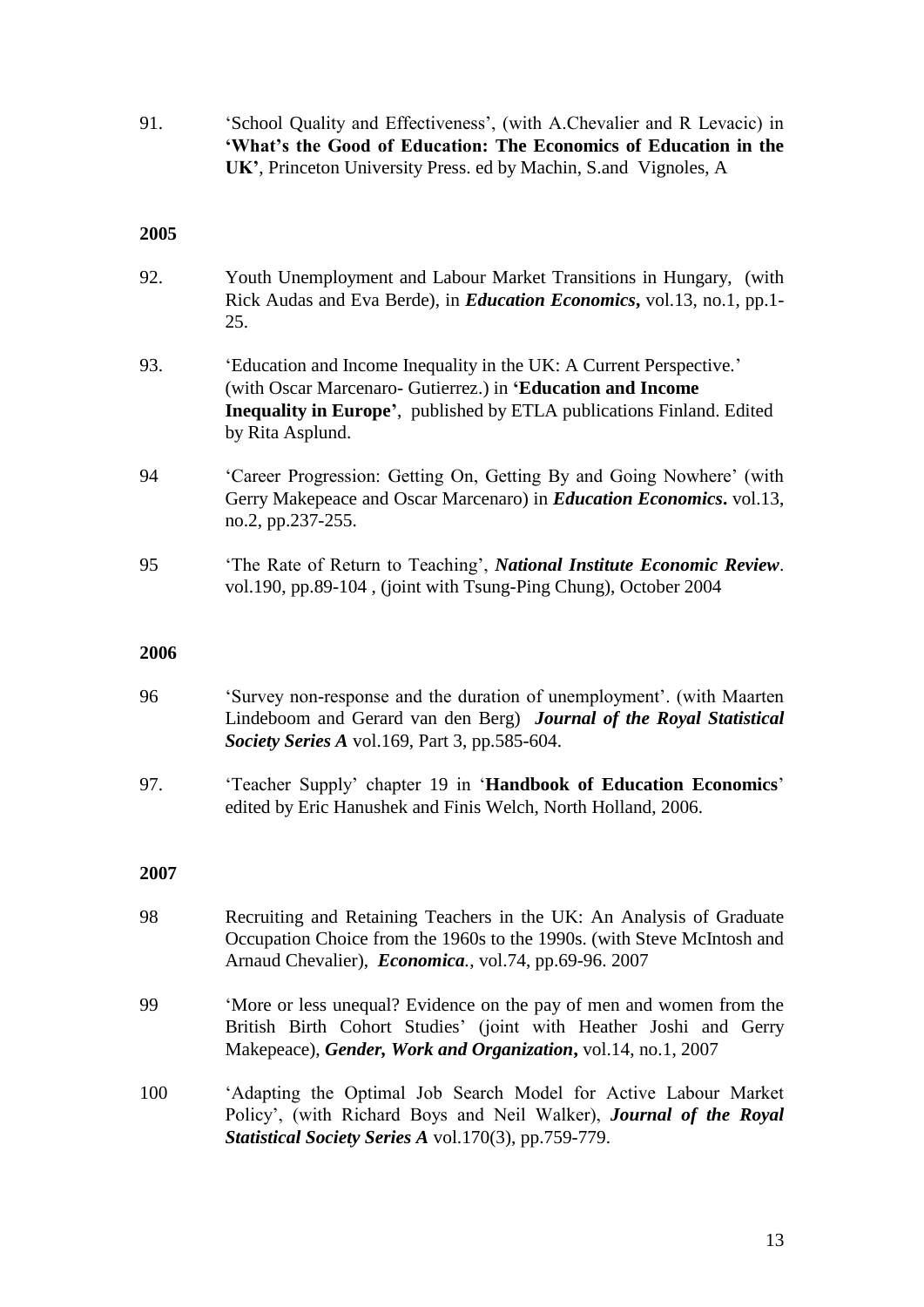101 'Use IT or Lose IT? The Impact of Computers on Earnings' (with Gerry Makepeace and Helen Robinson), *Manchester School*, vol75(6), pp.673- 695.

#### **2008**

- 102 'Gender Wage Differences across Europe' (with Ali Skalli and Oscar Marcenaro-Guitteriez) in *Frontiers in the Economics of Gender* edited by F.Bettio and A.Verashchagina. Routledge Series in Political Economy, April 2008.
- 103 'The Effects of Over-Education on Earnings in the Graduate Labour Market (with Mary Silles), *Economics of Education Review*, vol.27, pp.125-139.
- 104 'The Wage Effects of Computer Use: Evidence from WERS 2004' (with Panu Pelkonen), *British Journal of Industrial Relations*, vol.46, pp.587- 630.

#### **2009**

| 105  | <i>'Education and Inequality Across Europe'</i> edited with Rita Asplund and<br>Erling Barth, Edward Elgar.                                                                                                                                                                                                                                                     |
|------|-----------------------------------------------------------------------------------------------------------------------------------------------------------------------------------------------------------------------------------------------------------------------------------------------------------------------------------------------------------------|
| 106  | 'Introduction: Education, Wage Inequality and the Labour Market', (with,<br>Rita Asplund and Erling Barth), Chp 1 in <i>Education and Inequality</i><br>Across Europe' edited by Peter Dolton, Rita Asplund and Erling Barth,<br>Edward Elgar.                                                                                                                  |
| 107  | 'Overeducation across Europe' (with Oscar Marcenaro-Gutierrez), Chp 4<br>in <i>'Education and Inequality Across Europe'</i> edited by Peter Dolton, Rita<br>Asplund and Erling Barth, Edward Elgar.                                                                                                                                                             |
| 108  | ' Gender Wage Differentials in Europe'. (with Ali Skalli and Oscar<br>Marcenaro-Gutierrez), Chp 9 in 'Education and Inequality Across<br><b>Europe'</b> edited by Peter Dolton, Rita Asplund and Erling Barth, Edward<br>Elgar.                                                                                                                                 |
| 109  | 'The Inequality of Happiness and Satisfaction'. (with Joseph Lanfranchi<br>and Ali Skalli), Chp 14 in, 'Education and Inequality Across Europe'<br>edited by Peter Dolton, Rita Asplund and Erling Barth, Edward Elgar.                                                                                                                                         |
| 2010 |                                                                                                                                                                                                                                                                                                                                                                 |
|      | $\mathbf{r}$ $\mathbf{r}$ $\mathbf{r}$ $\mathbf{r}$ $\mathbf{r}$ $\mathbf{r}$ $\mathbf{r}$ $\mathbf{r}$ $\mathbf{r}$ $\mathbf{r}$ $\mathbf{r}$ $\mathbf{r}$ $\mathbf{r}$ $\mathbf{r}$ $\mathbf{r}$ $\mathbf{r}$ $\mathbf{r}$ $\mathbf{r}$ $\mathbf{r}$ $\mathbf{r}$ $\mathbf{r}$ $\mathbf{r}$ $\mathbf{r}$ $\mathbf{r}$ $\mathbf{$<br><b>DIOMP</b> DI<br>1/0.10 |

110 'Teacher Supply' in Brewer, D. J. & McEwan, P. J., ed. (2010). **Economics of Education.**Amsterdam: Elsevier.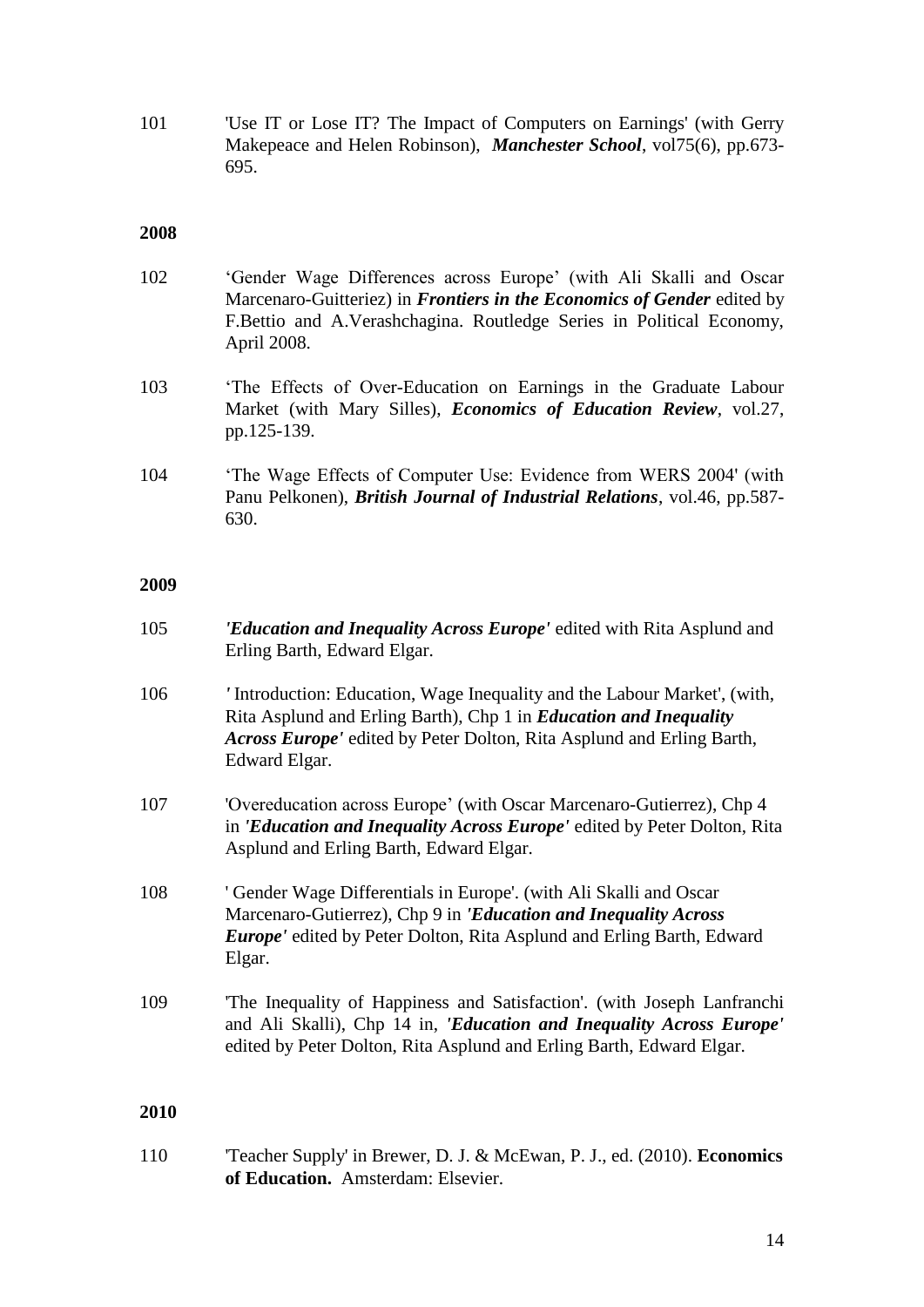[http://www.elsevier.com/wps/find/bookdescription.cws\\_home/722113/des](http://www.elsevier.com/wps/find/bookdescription.cws_home/722113/description#description) [cription#description](http://www.elsevier.com/wps/find/bookdescription.cws_home/722113/description#description)

- 111 'Teacher Supply' in Baker, E., McGaw, B., & Peterson, P., ed. (2010). **International Encyclopaedia of Education**. Amsterdam: Elsevier. [http://www.elsevier.com/wps/find/bookdescription.cws\\_home/719036/des](http://www.elsevier.com/wps/find/bookdescription.cws_home/719036/description#description) [cription#description](http://www.elsevier.com/wps/find/bookdescription.cws_home/719036/description#description)
- 112 'The UK Minimum Wage in Retrospect', (joint with Jonathan Wadsworth and Chiara Rosazza-Bondibene), '*Fiscal Studies'*, vol 31(4), pp.509-34.
- 113 'The Geography of the UK Labour Market' (joint with joint with Jonathan Wadsworth and Chiara Rosazza-Bondibene) in ''**The Labour Market in Winter: The State of Working Britain'** book Oxford University Press.
- 114 'Public and Private Sector Pay' (joint with Gerry Makepeace) in '**The Labour Market in Winter: The State of Working Britain''** book Oxford University Press.

### **2011**

- 115 If You Pay Peanuts Do you Get Monkeys? A Cross Country Analysis of Teacher Pay and Pupil Performance. (joint with Oscar Marcenaro). in *Economic Policy*, vol 65, pp.5-55.
- 116 'Employment, Inequality and the UK National Minimum Wage over the Medium Term', *Oxford Bulletin of Economics and Statistics*, vol.74(1), 78-106. (joint with Jonathan Wadsworth and Chiara Rosazza-Bondibene)
- 117 The International Experience of Minimum Wages in an Economic Downturn', *Economic Policy*, 1-45. (joint with Chiara Rosazza-Bondibene).

- 118 Total Reward and Pensions in the UK in the Public and Private Sectors. **Labour Economics**, vol 19, pp.584-594. (joint with Alex Danzer)
- 119 The Administration and Impact of a National Minimum Wage: Lessons for Germany. *Journal for Labour Market Research*, vol.45, pp201-208
- 120 An International Index of Teacher Status, (joint with Oscar Marcenaro), Sept 2013, Published by the Varkey GEMS Foundation.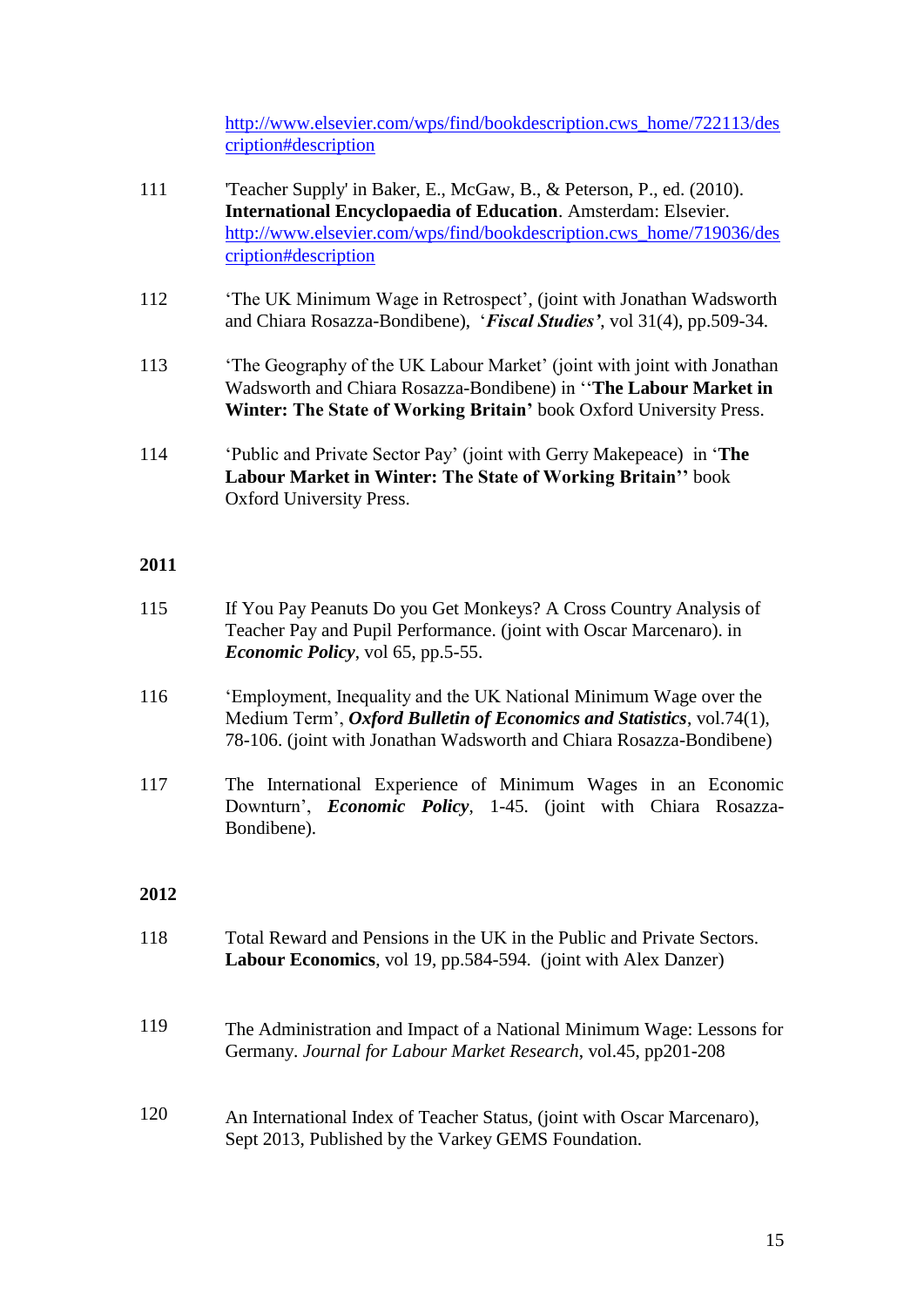Teacher Pay and Pupil Performance, *CentrePiece*, 2012 (joint with Oscar Marcenaro)

#### **Books**

- 1. *'Statistics in Action : Volume 1 Descriptive Statistics'* (with G Makepeace and J Treble) published by McGraw Hill 1989. This is a textbook with integrated computer software.
- 2. *'Statistics in Action : Volume 2 Distribution Theory'* (with G Makepeace and J Treble) published by McGraw Hill 1989. This is a textbook with integrated computer software.
- 3. *'Statistics in Action : Volume 3 Estimation and Inference'* (with G Makepeace and J Treble) published by McGraw Hill in 1989. This is a textbook with integrated computer software.
- 4. '**Teacher Pay and Performance**.' IoE Bedford Way Book. (with Arnaud Chevalier and Steve McIntosh), 2002.
- 5. *'Education and Inequality Across Europe'* edited with Rita Asplund and Erling Barth, Edward Elgar.

### **Papers Under Submission. (to** *Economic Journal, Journal of Political Economy, Oxford Economic Papers, Journal of Public Economics and Economica*)

'What Lies Beneath? Effort and Incentives on Archaeological digs in the 1930's. (with Tim Barmby).

'Evaluating the New Deal for Lone Parents' (joint with Jeff Smith)

'From Grants to Loans and Fees: The Demand for Post Compulsory Education in the UK from 1955 to 2008', (joint with Li Lin)

'The Impact of the Public Sector Pay Review Bodies in the UK 1993-2008' (joint with Gerry Makepeace).

'Total Reward in the UK Public and Private Sectors' (joint with Alex Danzer)

Dolton, P., Rosazza-Bondibene, C., Stops, M.: Identifying the employment effect of invoking and changing the minimum wage: a spatial analysis of the UK. (2012)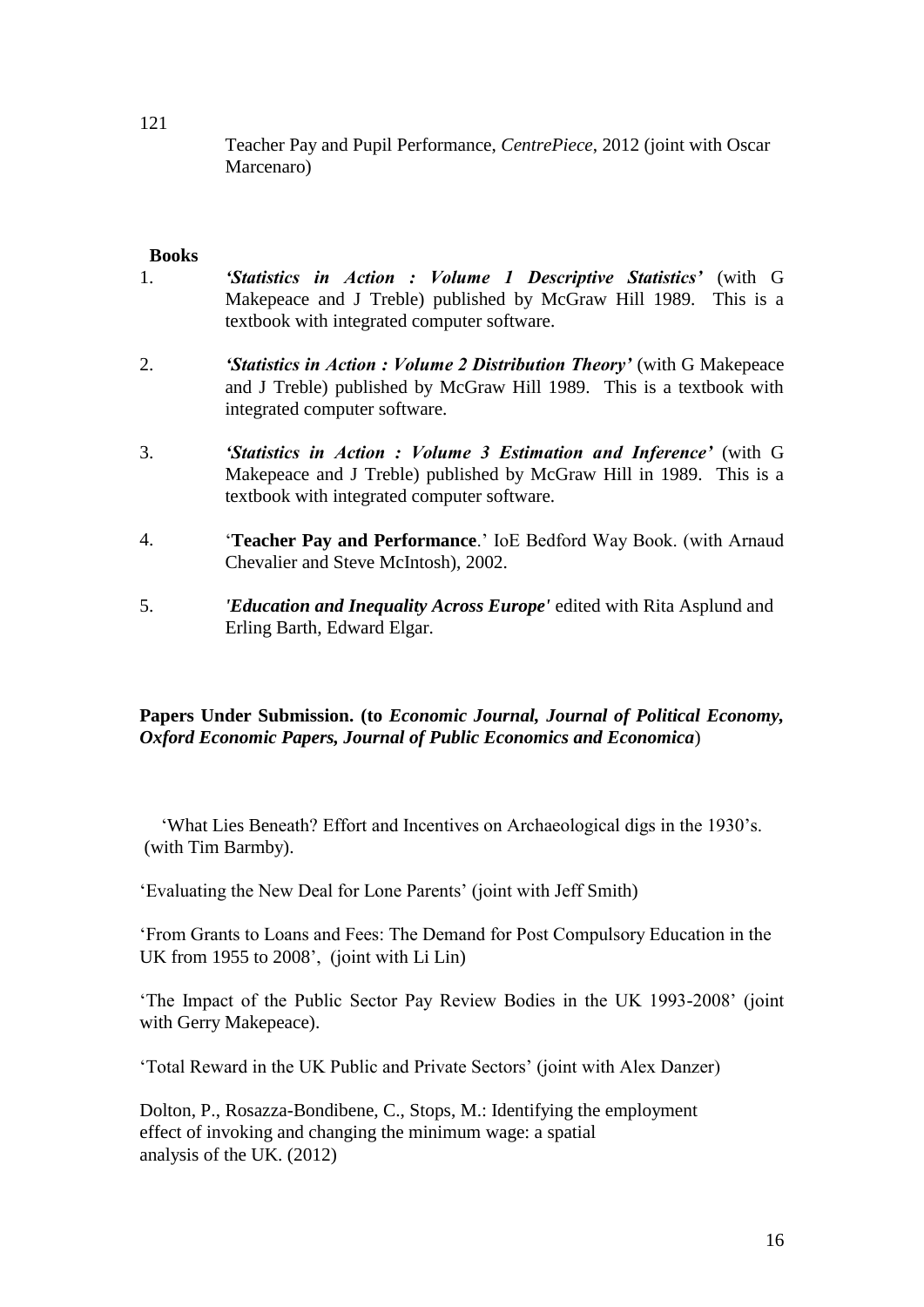### **Unpublished Working Papers**

'Youth Unemployment, Reservation Wages and the YTS Scheme', 1997.

'The Impact of School Quality on Labour Market Success in the United Kingdom' (with A Vignoles), 1996

'Retrospective Data and Recall Bias : The Case of Work Experience' (with R Taylor),

The Role of Local Labour Market Conditions and Sample Selection on Graduate Migration 2001 (with Rick Audas).

Executive Pay: The Role of Compensating and Performance Elements' (with Ali Skalli and Joseph Lanfranchi), 2001

'Executive Pay in the Public Sector: The Case of CEOs in UK Universities', 2001, (with Ada Ma)

'Making the Grade: Success and Failure in the Youth Labour Market' (with Gerry Makepeace and Rick Audas)

Identifying Attrition: A Role for Item Non-Response and Contact Circumstances', 2001 (with Rebecca Taylor and Patrick Werquin).

Does the New Deal Match Up? 2001

Reducing Attrition Bias using Targeted Refreshment Sampling and Imputation for Drop Out Matching.

'The Job Satisfaction of UK Teachers', (with Arnaud Chevalier and Steve McIntosh), 2003

The Determinants of Teacher Supply: Time Series Evidence for the UK, 1962-2001. (with Tsung-Ping Chung, and Andrew Tremayne), 2003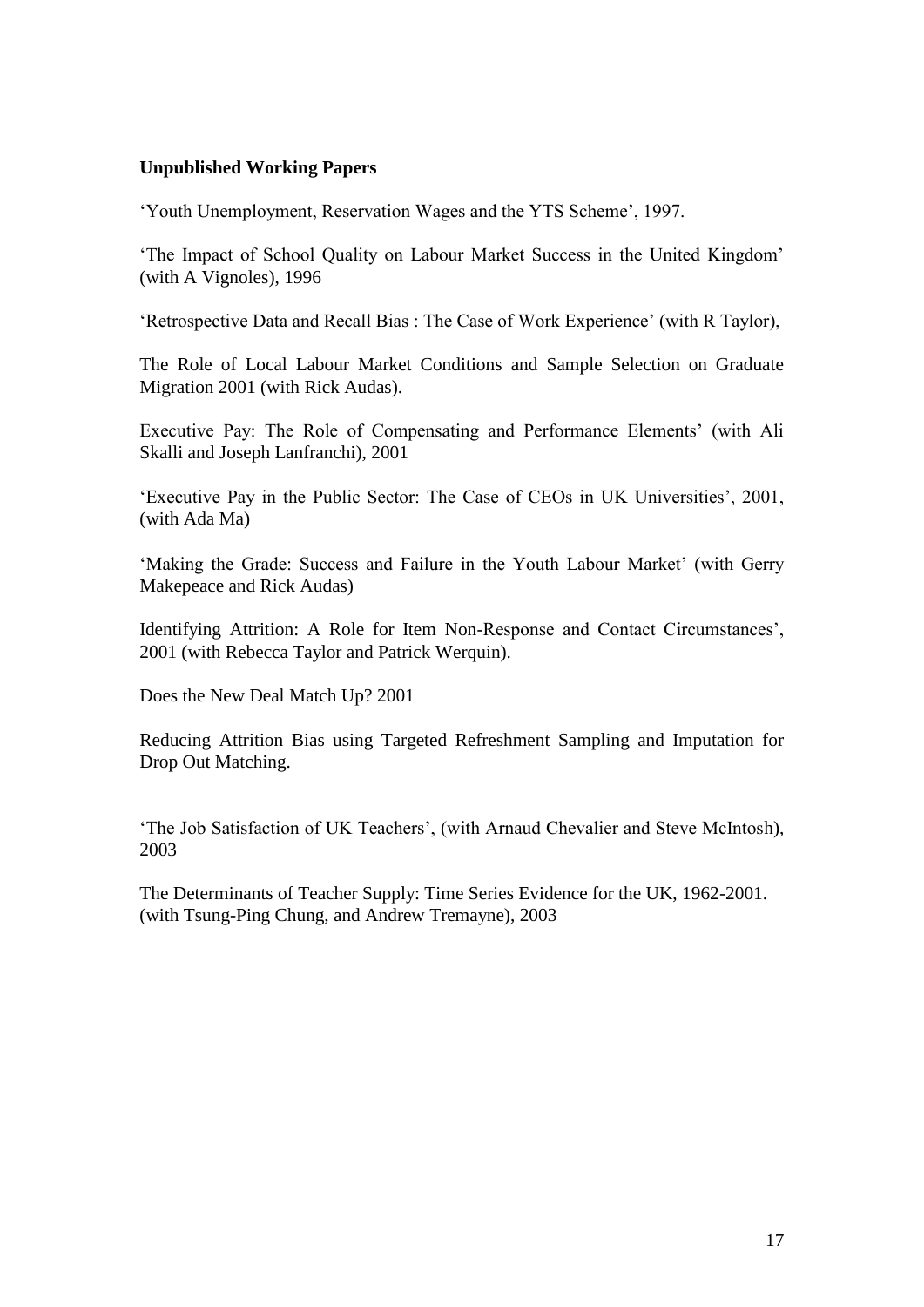# **Current Research Projects:**

- o 'Lessons to Take Away?: Childhood Obesity in the UK is Fast Food Proximity a Factor?'
- o 'An Evaluation of the International Experience of Minimum Wages in an Economic Downturn' funded by the Low Pay Commission
- o 'An In-Depth Assessment of the Impact of the Recession on the Distribution of Pay Settlements and Earnings', funded by the Low Pay Commission.
- o 'Using Wage Council Data to Identify the Effect of Recessions on the Impact of the National Minimum Wage', funded by the Low Pay Commission
- o 'Nicklebee: Great Expectations or Hard Times: An Evaluation of the No Child Left Behind Act on US Educational Attainment'.
- o 'The Total Reward of Public and Private Sector Pensions'
- o 'Leaps and Bounds: What can We Learn about the Rate of Return to Education in the UK from Partial Identification?'

### **Computer Software**

- 1. *'Statistics in Action'*, published by McGraw Hill (joint with G Makepeace and J Treble), 1989.
- 2. 'DATA' *Archive Teaching Aid. Distributed by the ESRC Data Archive (joint with J Doherty).*
- 3. *'WASP'* What Appropriate Statistics Package. Distributed by the CTI Centre for Computing in Economics (joint with J Doherty).

### **Other Articles**

- 1. 'An Advertisement for Success....' in the *Times Higher Educational Supplement*, 16/11/84 (with M Bee).
- 2. 'Closing the teacher gap', *The Times*, 1990.
- 3. Is there really a problem of graduate "over-education"? in the **Times Higher Educational Supplement**, 23/5/97 (with A Vignoles).
- 4. 'A First Reaction to Dearing' **Royal Economic Society Newsletter**, October 1997, issue 99, pp.3-5 (with A Vignoles).
- 5. 'The Case for Reforming A-levels', *Independent*, 1.4.99.
- 6. 'The Poor Folks Back Home', *Times Higher Education Supplement*, 2.4.99 (with R Audas)
- 7. 'Why it's an obstructed threshold' *Times Education Supplemen*t, 22.9.2000.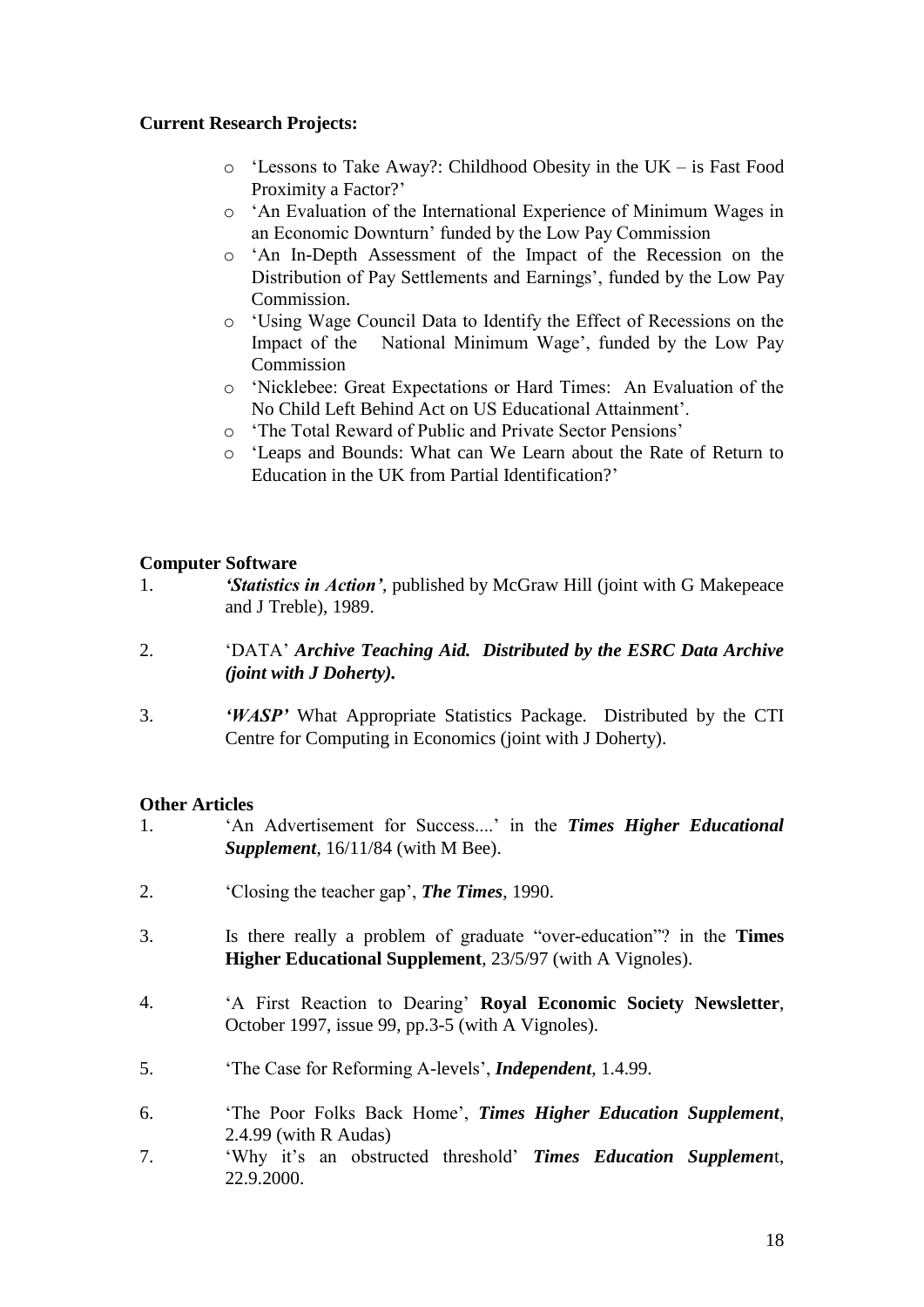### **Software Review Articles**

- 1. 'SURVCALC : A Review' in *Economic Journal*, Vol.99, June, pp. 560- 565, 1989.
- 2. 'Systat and Sygraph : A Review' in the *Economic Journal*, Vol.99, September, pp. 936-945, 1989.
- 3. 'Comparing Scientific Wordprocessor Packages :  $T<sup>3</sup>$  and Vuwriter' in the *Economic Journal*, pp. 777-782, 1990.
- 4. 'The Good Software Guide' review in the *Economic Journal*, June 1990, pp. 658.
- 5. 'LIMDEP 386, Version 5.1 : A Review' in the *Economic Journal*, July 1991, pp. 1020-1023.
- 6. 'Scientific Word : A Review' (with D Klein) in the *Economic Journal*, May 1993, pp. 777-782.
- 7. ML3 : A Review in the *Economic Journal*, November 1993, Vol.103, pp. 1592-1595.

### **Book Review Articles**

- 1. 'The Economics of Imperfect Information' by L Philips, Review in *Economica*, 1990, pp. 126-7.
- 2. 'Economics of Atmosphere' by J Spangenberg, Review in *Journal of Economic Psychology*, 1991, pp. 407-9.
- 3. 'The Economics of Earnings' by S Seibert and S Polachek, a Review in *British Journal of Industrial Relations*, 1993.
- 4. 'Supply and Demand in Higher Education' by Clotfelter and Rothschild, A Review in *Education Economics*, pp. 215-217, 1994.
- 5. 'Skill and Occupational Change' by R.Penn, M.Rose and J.Rubery (Eds). A Review in *International Journal of Manpower*, 1996, Vol.17, No.2, pp. 56-59.
- 6. 'The Youth Labour Market in Britain : The Role of Intervention' by Deakin, B.M., *Economic Journal*, 1997, Vol.107, pp. 805-7.
- 7. 'Identification Problems in the Social Sciences' by C.F.Manski. A Review in *Education Economics*, 1997, Vol.5, No.1, pp. 93-94.
- 8. 'Education Matters: Selected Essays' by Alan. B. Kreuger , A Review in *Education Economics*, 2001
- 9. 'Markets for Schooling: An Economic Analysis' by Nick Adnett and Peter Davies in the *Economic Journal*, 2003, pp.F683-4.
- 10. 'Schooling and the Quality of Human Capital' by Ludger Woessmann, review in the *Economic Journal*, 2003, pp.F676-7.

#### **Other Relevant Research Completed**

- 1. 'An Econometric Assessment of the Impact of Incomes Policy' (1975) Unpublished BA Research Project (University of Essex)
- 2. 'Information in Markets' (1976) Unpublished MA Dissertation (University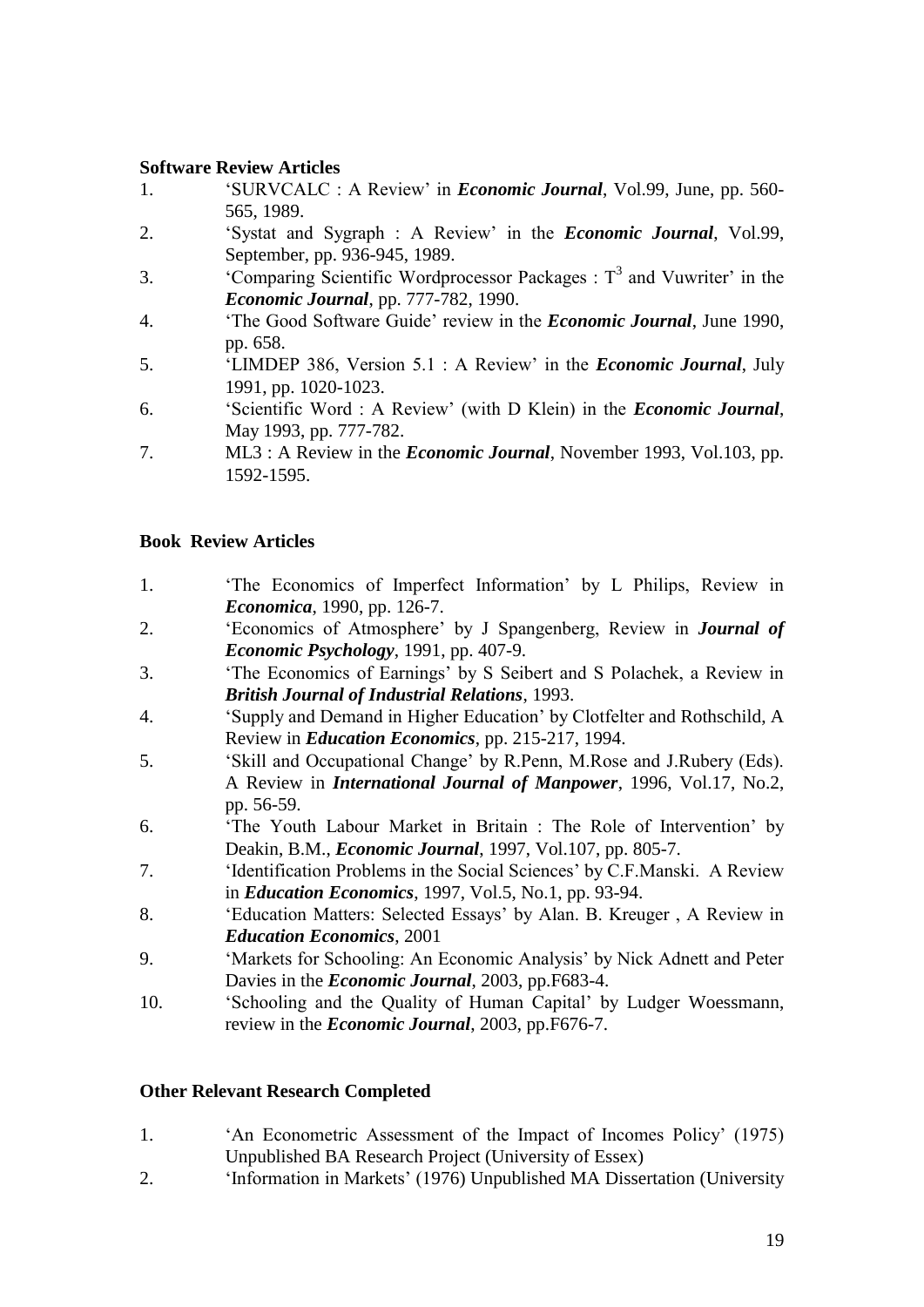of Warwick)

- 3. 'Education Signalling : Empirical Aspects of Labour Hiring and Selection Policy (1985) Unpublished PhD Dissertation (Cambridge University)
- 4. 'The Supergame Prisoner's Dilemma', Hull Economic Research Paper, 60, March 1980.
- 5. 'Signalling and Multiple Signalling', Hull Economic Research Paper, 63, May 1980.
- 6. 'Student Selection : A Comparison of the Supply of Places of Cambridge and Hull Universities', Hull Economic Research paper, 135, April 1986.
- 7. 'Multiple Signals, Graduation and the Testing Function of Higher Education', Hull Economic Research Paper, No.128.
- 8. 'Signalling and Screening in the Graduate Labour Market' Economic Research Paper No.134, April 1986.
- 9. 'The Individual Demand for Postgraduate Education' Hull Economic Research Paper No.122, April 1985.
- 10. 'The Prediction of Degree Performance : A Statistical Analysis' Hull Economic Research Paper No.133, March 1986.
- 11. 'Sample Selection in Randomised Controlled Trials' (with N.Britten), 1996.
- 12. 'Job Separation, Job Tenure and Earnings : An Empirical Analysis', Newcastle University Discussion Paper No. 91-09. Paper read at Royal Economic Society Conference 1991.
- 13. Econometric Modelling of the Use of Computers by Economists in UK Higher Education (with P Taylor). University of Bristol Discussion Paper No. 91/13.
- 14. 'Overeducation Duration : How long did graduates in the 1980s take to get a graduate level job' (with A.Vignoles), 1996.

# **Selected Conference Papers and Invited Seminars**

- 1. Presented Research Seminars at Cambridge, Hull, Lancaster, Bangor, Sheffield, York, Bath, Oxford, Warwick, Manchester, Birmingham, Exeter, Leiden, Minnesota, Chicago, Amsterdam, Paris 1 (CREST), Paris II (ERMES), Murdoch, Curtin, Melbourne, Sydney, New South Wales, Macquarie, Western Australia, London School of Economics and Aberdeen Universities.
- 2. Given papers to *Royal Economic Society*, 2003 Warwick, 2000, St Andrews, 1999, Nottingham University, 1998, Warwick University, 1997, Staffordshire University, 1994, Exeter University, 1993, York University, 1992, City University, 1991, Warwick University, 1990, Nottingham University, 1989, Bristol University, 1988, Oxford University, 1985, Oxford University, 1987, Cambridge University.
- 3. Presented paper to European Association of Labour Economics : 1996 Crete, 1995 Lyon, 1993 Maastricht (Holland), 1992 Warwick (UK), 1991 Lund (Sweden).
- 4. Presented papers to *European Econometric Society* : 2002 Venice, 1993 Cambridge University, 1981 Amsterdam. Presented papers to *North American Meetings of Econometric Society*, Washington, January 1995.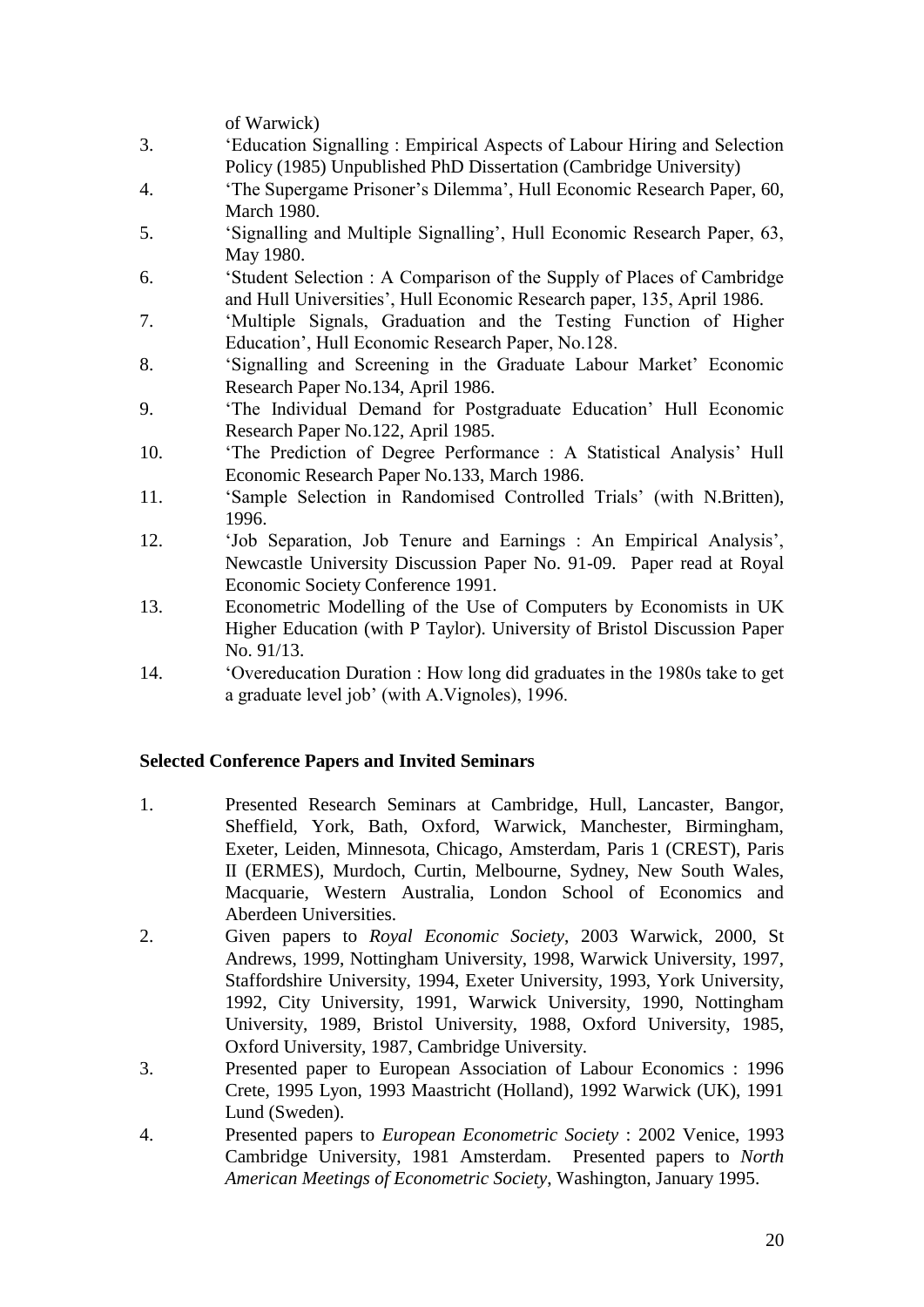- 5. Presented paper to *Society of Labor Economics,* 1996, Chicago, 1997, Washington, 1999, Boston.
- 6. Presented papers to UK Labour Studies Group latterly called the Employment Market Research Unit (EMRU): 2006 Kent, 1986 LSE, 1987 Hull University, 1988 Swansea University, 1990 Loughborough University, 1992 Kent University, 1995 Leeds University.
- 7. Presented paper The Economics of Teacher Supply at the *World Congress of the Econometric Society Barcelona*, 1990.
- 8. Presented papers to CEPR conference on : Women in the Labour Market, October 1987, Training and Market Failure, 1993.
- 9. Presented paper to the NBER in Boston and London, 1993, on Training.
- 10. Addressed S.R.H.E. Conference 'Entry and Exit Performances Indicators for Higher Education' at Policy Studies Institute, London, April 1986.
- 11. Presented paper on "The Economics of University Computer Teaching Provision" at CISS Conference at Stirling University, September 1987.
- 12. Addressed at the AGCAS Standing Conference, Institute of Education, London, April 1989, on "The Graduate Labour Market".
- 13. Presented paper on "What Appropriate Statistics Package" to Computing in the Social Sciences conference at Portsmouth Polytechnic, September 1989.
- 14. Presented paper "The Economics of Information Technology and Higher Education" at International Computing Conference in Nagoya, Japan, November 1989.
- 15. Presented paper to OECD in Brussels on The Market for Qualified Manpower 1994.
- 16. Presented paper to European Conference on Panel Data, Paris 1994.
- 17. Presented papers to Association of Applied Econometrics, 1996, on Unemployment in Gothenburg, Sweden, 1997 on Education in Maastricht.
- 18. Presented papers at the *European Society of Population Economics* in 2003, New York, 2002 Seville, 2001 Athens.

### *CONSULTANCY AND GOVERNMENT REPORTS*

Report to the *Department of Employment* 1988. 'The Surveys of 1980 Graduates and Diplomats: A Survey Analysis' by P Dolton and G Makepeace, 50 pages, 1988.

Submissions to *House of Commons Select Committee* on Education, 1988, 'The Economics of UK Teacher Supply', 58 pages, 1989.

Consultants Report to the *U.G.C. Computer Board* at the Department of Education and Science, 'Output and Performance Measurement in Central Government : Technical Guide : A Report' 20 pages, 1989.

Consultants Report to the *Cabinet Office*, ACOST Manpower and Training Study Group D. The Earnings of Science and Technology Graduates : Report One : Markets for Science and Technology Graduates : Evidence from the Survey of 1980 Graduates, 60 pages, 1990.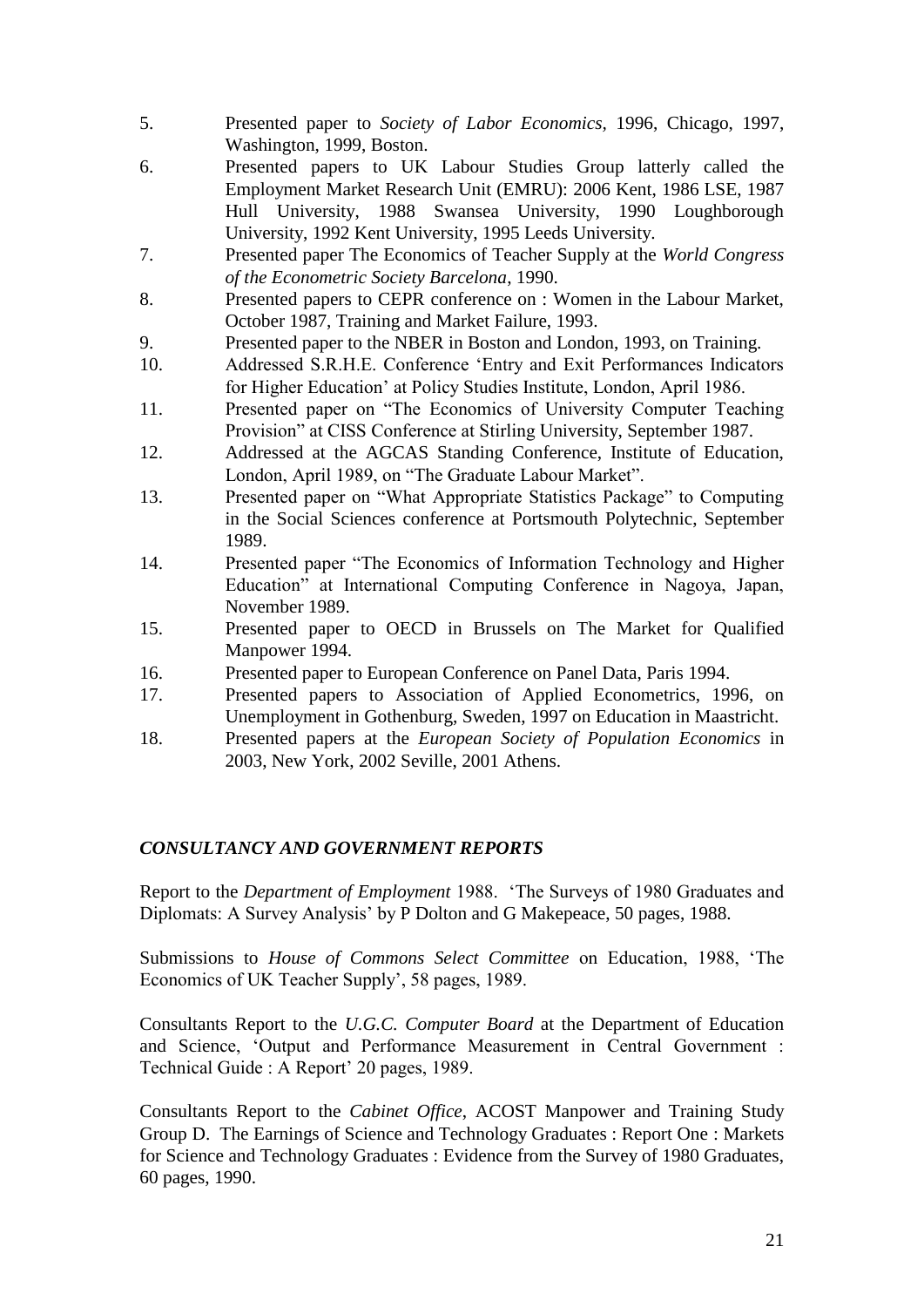Consultants Report to the *Cabinet Office*, ACOST Manpower and Training Study Group D. The Earnings of Science and Technology Graduates : Report Two : Sample Selection, Earnings Differentials and the Choice of Occupation by Science and Technology Graduates, 30 pages, 1990.

Consultancy to *ESRC* to write a tender specification document for the production of a CD ROM for the National Child Development Survey, 1992, A/519/31/5002.

'The Impact of Employer Led Training on the Labour Market Prospects of Young People' Final Report to the *Department of Employment*, 1992.

'An Appraisal of the Data Collection Methodology and Research Potential of the ALS and AYS' : A Report to the *Department of Employment, Education and Training in Australia*, 1990.

Consultant to the *Lord Chancellor's Department* on 'Information Meetings and Associated Provisions with the Family Law Act 1996', over the period 1997-2000. Including reports:

The Statistical Problem of Evaluating the Effect of Information Meetings on Divorce Outcomes (with Tim Barmby)

How Representative are Those Who Voluntarily Attend Information Meetings under the Family Law Act 1996? (with Tim Barmby)

An Analysis of the Average Cost of Information Meetings. (with Neil Horan)

'Review of Briefing Note - Northern Ireland Labour Force for *the Northern Ireland Statistics and Research Agency*, 2001.

Consultant to the *Employment Service* and *Department of Work and Pensions* on the Evaluation of New Deal for Lone Parents, 2000-2006.

#### *GRANTS AND RESEARCH FUNDING*

£37,000 in October 1985 from the *Computer Board* to provide computer teaching facilities in the Faculty of Social Science at Hull University.

£4,000 seed corn research funding for a Research Assistant October 1985 - September 1986 to work on 'Occupational choice and Male-Female Wage Differentials'.

£150,000 in October 1986 from *Computer Board* for provision of computer teaching facilities in the Faculty of Social Science at Bristol University.

£40,000 in June 1987 from the *Manpower Services Commission* to run a Computing Course for women returning to the labour market.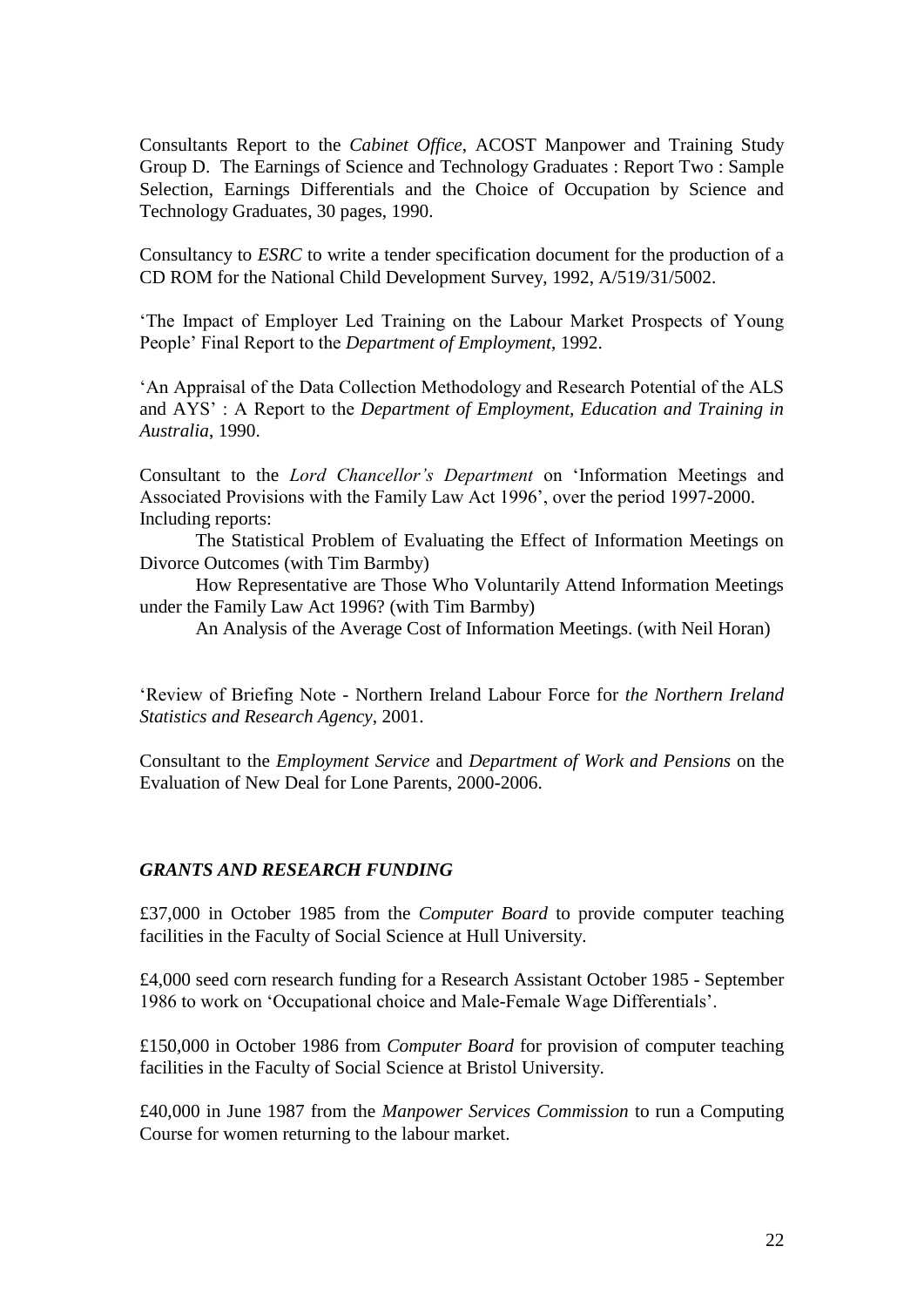£23,000 in September 1987 from the *Department of Employment* to study the graduate labour market using the 1980 cohort data.

£120,000 in October 1989 over 3 years from the *Computer Board* Computers in Teaching Initiative to set up a Centre for Computing in Economics.

£36,700 from January 1990 over 18 months from the *ESRC* grant number R000232045 to study 'The Economics of Teacher Supply'.

£33,000 in 1990-91 from *Training Agency* to study public/private sector training provision.

£25,000 from *Newcastle University Teaching Committee* to pilot the use of CD-ROM and student counsellors in teaching, 1992.

£46,000 from *ESRC* grant number R000233909 to study The Post School Education Training and Unemployment Experience of Young People in the UK in the 1980s, 1992/4.

£135,850 from the *ESRC* grant number H519255006 under Analysis of Large and Complex Data Sets Initiative, 1993/96 'Longitudinal and Duration Methods in the Econometric Analysis of Labour Markets' (rated 'outstanding' by referees October 1997).

£56,000 from *Joseph Rowntree Foundation* to study 'Barriers and Bridges for Young People in Modern Britain', 1996/99.

44,000 ecu from the European Commission, Targeted Socio Economic Research Programme entitled 'Schooling, Training and Transition : An Economic Perspective', 1997/99.

33,000 ecu from ACE, PHARE initiative on 'Youth Unemployment and Training' in Hungary and Estonia. 1997/1999.

£96,000 for GLAM Graduate Labour Market project from Government Office North East. Economics contribution £25K. Joint funded with CURDS.

£156,000 HESIN Widening Participation Grant from DfEE of which around £30K is the Economics contribution. Joint with Universities of Durham, Northumbria and Sunderland, 1998-99.

£60,000 contribution of Economics to Newcastle Centre for Family Studies project for the Lord Chancellor's Department entitled 'Information Meetings and Associated Provisions with the Family Law Act 1996', over the period 1997-2000.

£254,284 from ESRC grant number L134251001 for project entitled "Routes : A Comparative and Holistic Study of Youth Transitions in the North of England" over period 1998 - 2001 from the ESRC 'Youth, Citizenship and Social Change' initiative.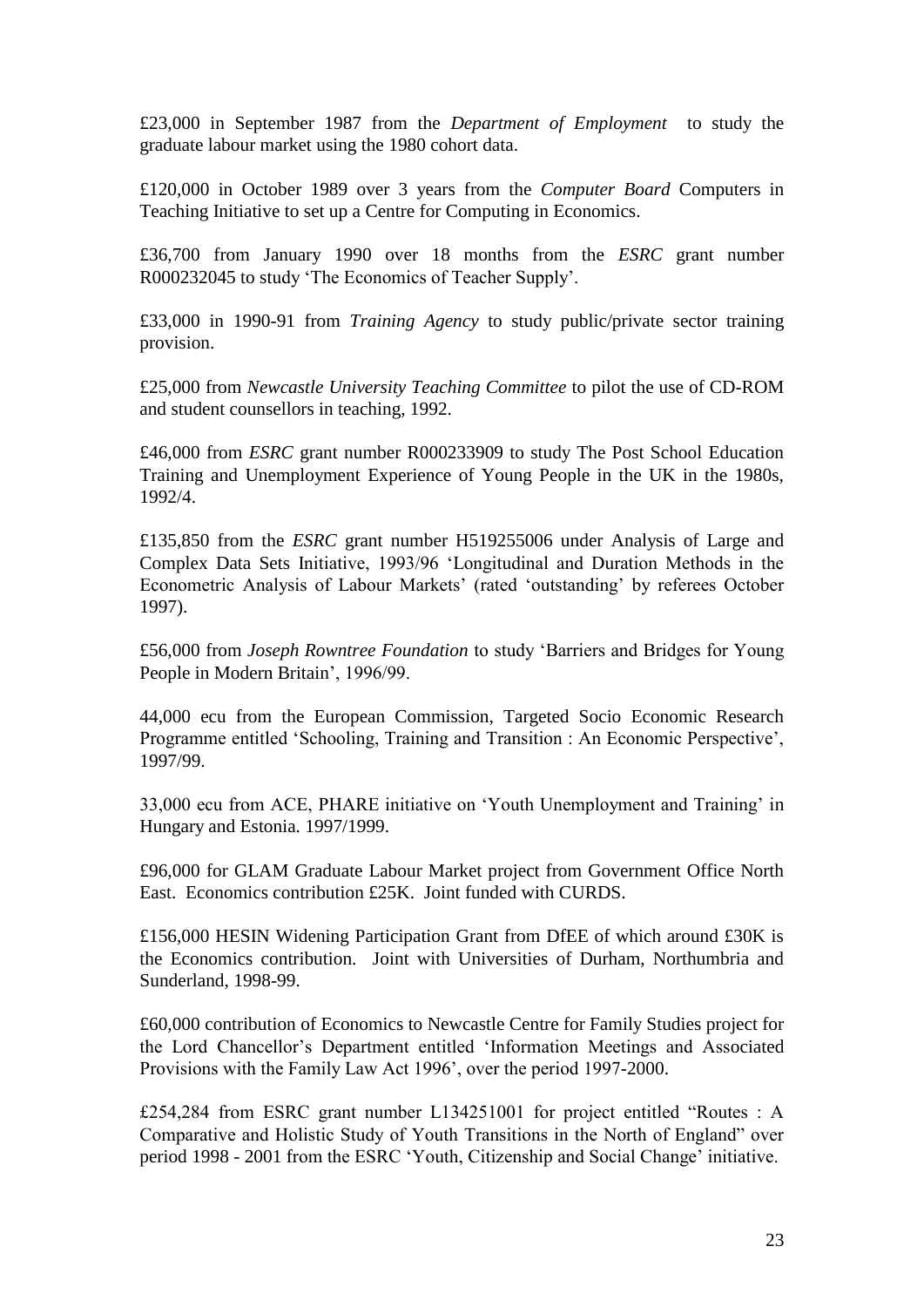£10,000 from QCA for Research review for the Qualifications and Curriculum Authority. Report 'What can the National Child Development Study (NCDS) and the 1970 British Birth Cohort Study (BCS70) tell us about the individual's acquisition and use of education and training?' (with G H Makepeace) Jan –April 2001

£10,000 from QCA for report 'Education and training in the Year 2000 samples of BCS70 and NCDS' (with G H Makepeace). Jan –April 2001

£46,000 from HMTreasury for the Analysis of Public Sector Pay over period October 2001- Jan 2002

£75,000 from HMTreasury Evidence Based Policy Fund for the Analysis of Public Sector Pay over period July 2002 to July 2004.

.

£150,000 from HMTreasury Evidence Based Policy Fund and the DfES for the Analysis of Income Inequality and Lifetime Progression over period July 2002 to July 2004.

£22,000 from the QCA for Analysis of Career Progression over the period Jan 2003- July 2003.

£75,000 for Framework V grant on the analysis of Education Wealth and Inequality as part of £750,000 grant.

£750,000 grant joint with Prof Steve Machin for the continuation of the Centre for Economics of Education at the LSE from Jan 2002- Dec 2004.

£65,000 from DWP on the Further Analysis of New Deal for Lone Parents, 2002 - May 2004.

£23,000 from the Low Pay Commission to investigate the Geography of the National Minimum Wage (with Jonathan Wadsworth) Jan 2008.

£20,000 from the Low Pay Commission to investigate International Evidence of the effect of the recession on the National Minimum Wage Jan 2010.

£23,000 from the Low Pay Commission to investigate Evidence of the effect of the recession on the National Minimum Wage from Wage Council Data. Jan 2010.

£20,000 from the Low Pay Commission to investigate Earnings Settlements and Earnings Rises in the recession. Jan 2010.

£30,000 from DEFRA to study the impact of the abolition of the Agricultural Minimum Wage. Jan 2011

£30,000 from the Low Pay Commission to further investigate Earnings Settlements and Earnings Rises in the recession. Jan 2011.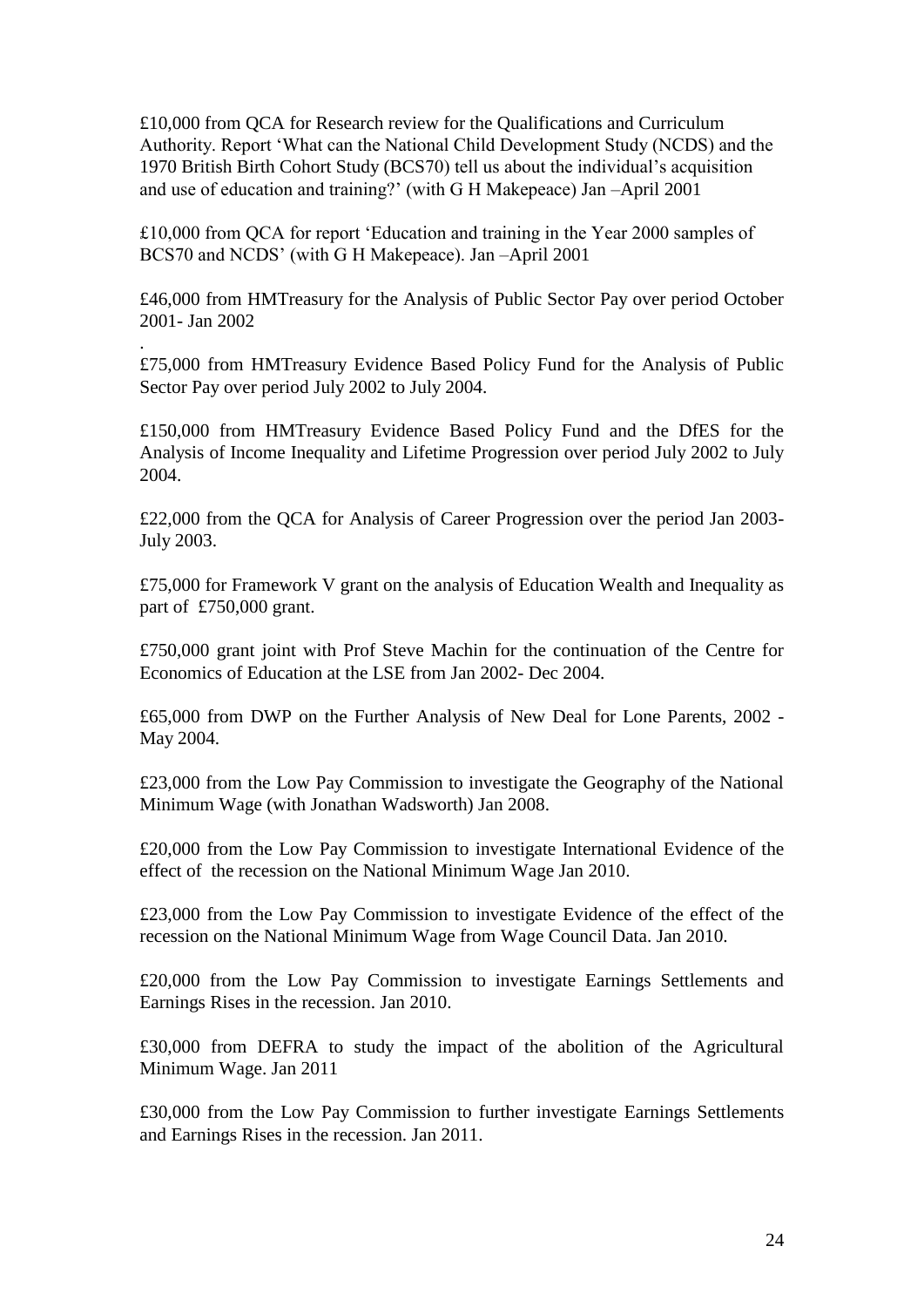June 2013 - £200,000 – Funding to University of Sussex from the NHS for the Economic evaluation of Patient Referral Systems.

May 2013 - £35,000 – Funding from the Low Pay Commission joint with Prof J Wadsworth administered by the Centre for Economic Performance, London School of Economics.

# *EDITORIAL AND JOURNAL REFEREEING EXPERIENCE*

From 1988-1993 I was on the editorial board of the *Economic Journal* as editor with responsibility for Computer Software.

In 1989-92 I was on the editorial board of the journal *'Computer Applications in Business and the Social Sciences'*.

In 1992 I was appointed to the editorial board of the journal *Education Economics*.

In 1996 I was appointed to the editorial board of the journal *Economics of Education Review*. From 2001 I have been an Associate Editor.

From 1989-92 I served on the programme committee of the *Royal Economic Society Conference* and acted as editor to the Economic Journal Conference Supplement.

In 2001 I was appointed as Associate Editor of the *Journal of the Royal Statistical Society Series A.*

I have acted as an academic referee to the following Journals:

- 1) The Economic Journal
- 2) Journal of Public Economics
- 3) Applied Economics
- 4) Bulletin of Economic Research
- 5) The Manchester School
- 6) The Journal of Economic Surveys
- 7) Oxford Economic Papers
- 8) Economica
- 9) Economic and Social Review
- 10) The Economic Record
- 11) Journal of Human Resources
- 12) Scottish Journal of Political Economy
- 13) Journal of Applied Econometrics
- 14) Labour Economics
- 15) Economics of Education Review
- 16) American Economic Review
- 17) Annales d'Economie et de Statistique.
- 18) Industrial and Labor Relations Review.
- 19) Econometrica.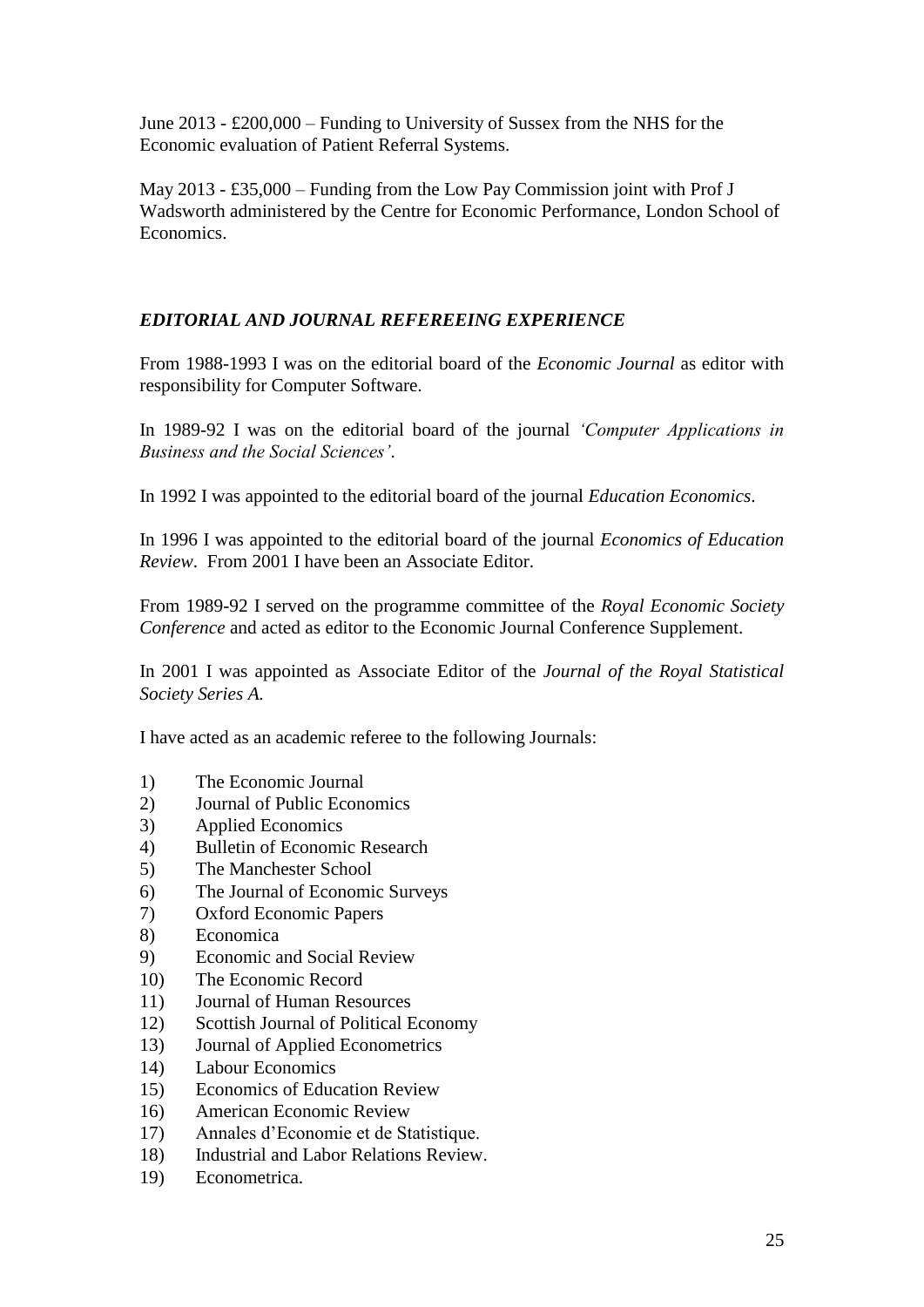- 20) Journal of Population Economics.
- 21) Research in Labor Economics.
- 22) Journal of Labor Economics.

I have also acted as advisor to McGraw-Hill, Academic Press, Oxford University Press, Cambridge University Press and Manchester University Press on publishing proposals.

I frequently act as an academic referee for the ESRC in judging research proposals.

# *EXTERNAL EXAMINING*

| From 1990-1993 | External examiner in Economics at Keele University.        |
|----------------|------------------------------------------------------------|
| From 1993-1996 | External examiner in Economics at Leicester University.    |
| From 1994-1997 | External examiner in Econometrics at Hull University.      |
| From 1997-2000 | External examiner for MSc Economics, at Nottingham         |
|                | University                                                 |
| 1994           | PhD examiner at York University.                           |
| 1997           | Habilitation Examiner at Université de Paris II, Pantheon. |
| 1998           | PhD examiner at London School of Economics                 |
| 1998           | PhD examiner at Warwick University                         |
| 1999           | PhD examiner at Birmingham University.                     |
| 2000           | PhD examiner at Oxford University                          |
| 2002           | PhD examiner at University College, London.                |
|                |                                                            |